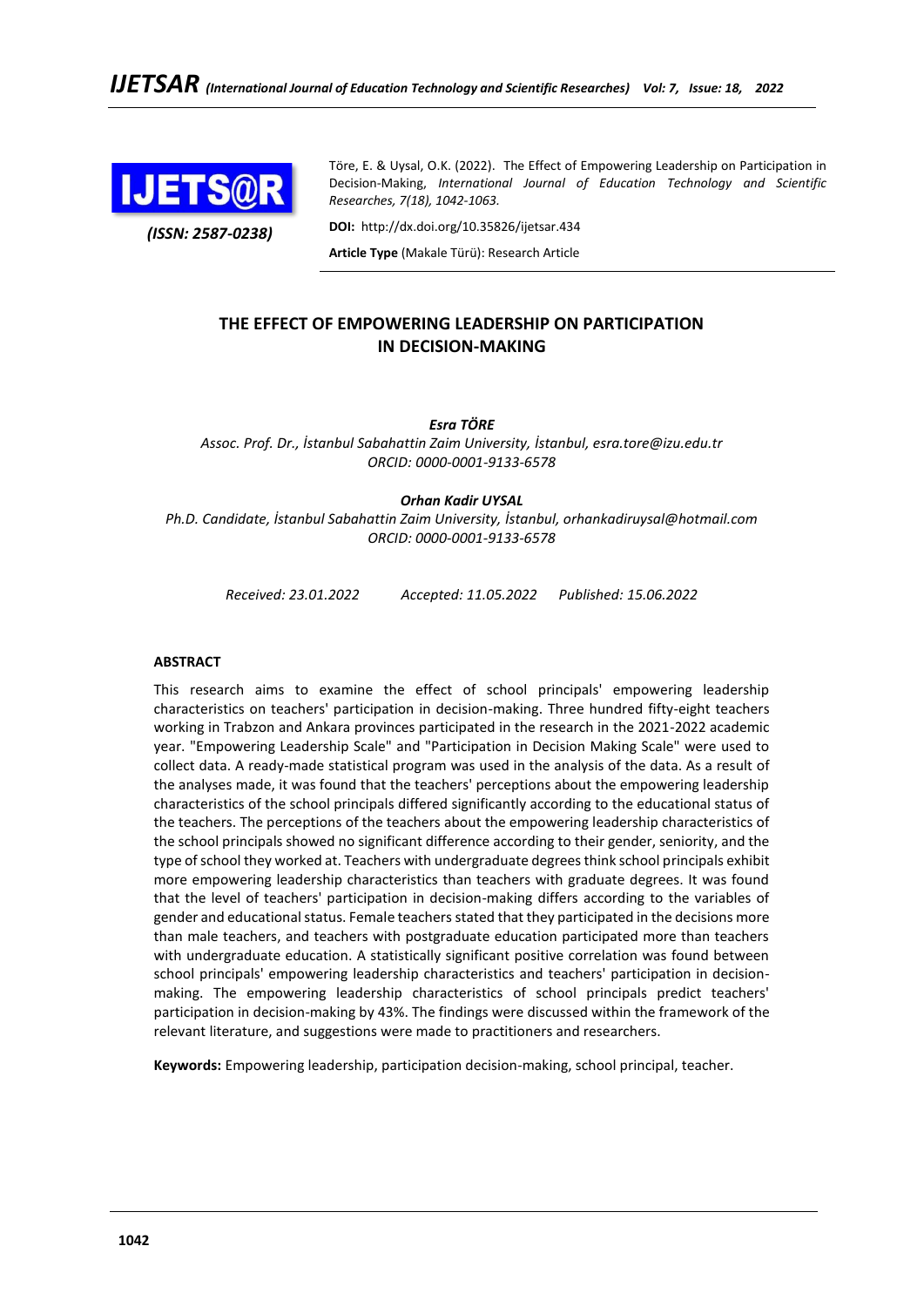### **INTRODUCTION**

Decision-making processes have critical importance in receiving, evaluating, and using the information in schools under the influence of the concepts of change, competition, and innovation in the 21st century. Research shows that as participation in the decision-making increases, motivation, productivity, and performance increase, and it becomes easier to reach the determined goals (Göksoy, 2014). The participation of teachers in decision-making processes at the school level brings many advantages. In school environments where participation in decisions is made, the communication between teachers and administrators improves, and the quality of educational decisions is increased. Ensuring the participation of employees in the decisions taken brings productivity (Coch & French, 1948).

The primary purpose of ensuring participation in decisions is to benefit from individuals' physical, emotional, and mental strength (Friedman, 1991). On the other hand, active participation in the decision-making process increases the quality of teachers' work-life. It gives them the feeling of working in a more professional and democratic environment. Directing the decision-making process is possible with effective leadership. Empowering leadership requires believing in the employee and supporting him in his actions. Empowering leadership is a leadership style that aims at the self-control and self-actualization of employees.

For this reason, empowering leadership can be seen as an approach that provides prescriptions to leaders to regulate the distribution and use of power. According to Conger and Kanungo (1988), empowerment weakens the individual's beliefs about powerlessness and instead increases his belief in his capacity and performance. According to Shah and Ward (2003), it is the continuous improvement of individuals' problem-solving skills and capacities.

According to Konan and Çelik (2018), empowering leadership behaviors to combine in three dimensions like 1- Authorization, 2- Responsibility, and 3- Support. Leaders can increase their capacity by transferring or sharing their authority to their subordinates and motivating them to work (Thomas & Velthouse, 1990). On the contrary, when employees do not have the power to take the initiative, they show avoidance behaviors (Koçak & Burgaz, 2017). Empowering leaders give employees responsibility and homework and hold employees responsible for the results (Konczak et al., 2000). Increasing their responsibilities can enable them to exhibit behaviors with selfcontrol that can solve problems without external influence (Vecchio et al., 2010). Giving authority and responsibility to the employees is not always sufficient for the desired results (Aras, 2013). An empowering leader should always support subordinates and train them (Cevahir, 2004). Karabağ-Köse and Güçlü (2017) stated in their research that organizational learning should be strengthened and leadership skills should be exhibited in order to increase participation in decision-making.

Studies show that empowering leadership is associated with many positive organizational behavior outcomes. Empowering leadership is positively correlated with knowledge sharing, service performance (Lee et al., 2014), employee organizational commitment (Auh et al., 2014; Jiang et al., 2019; Li et al., 2016; Shahab, 2018),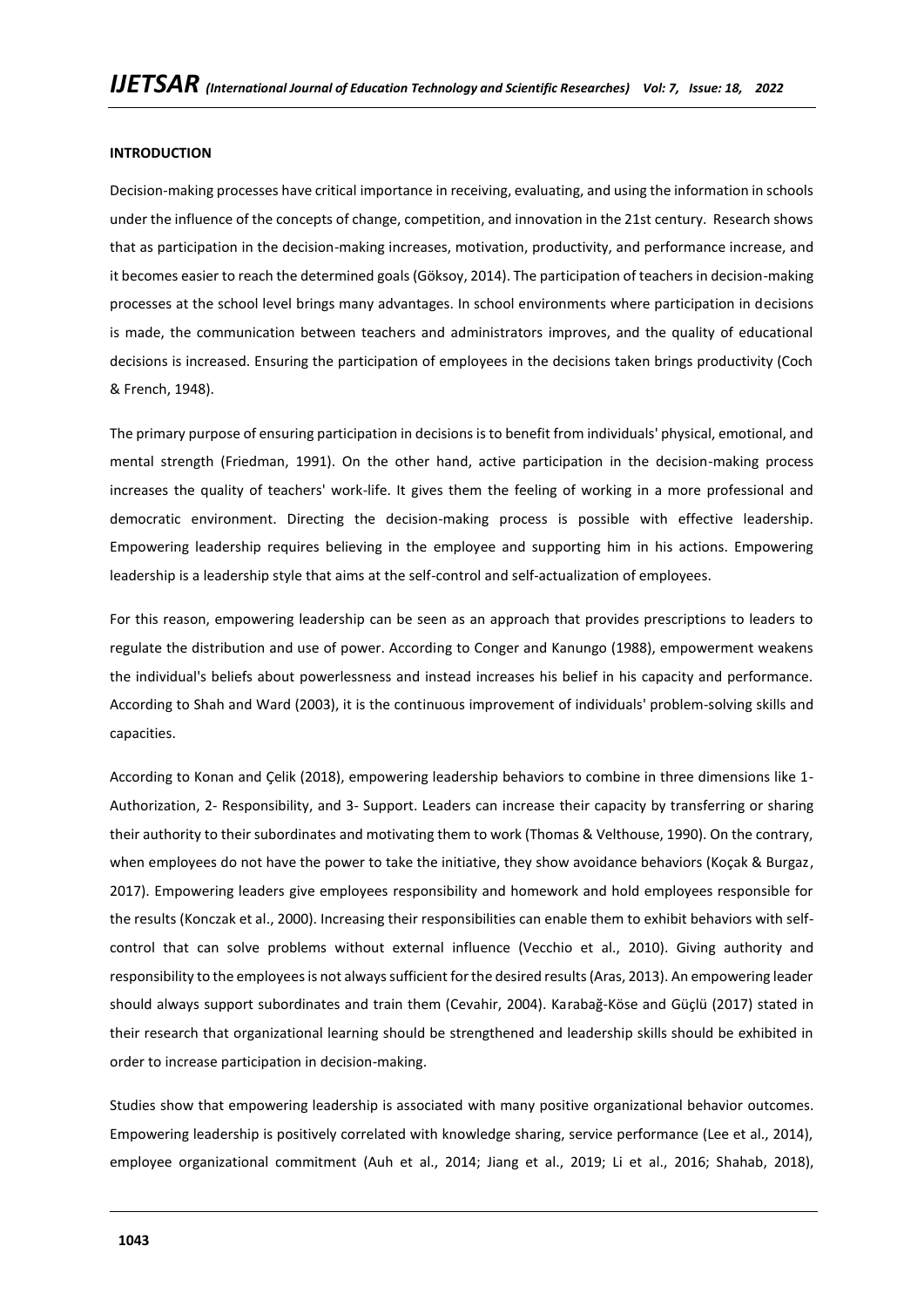employee task efficacy and proactive behavior (Martin et al., 2013), employee creativity (Knezovic & Musrati, 2018; Chow, 2018; Zhang et al., 2018), collaborative decision making (Metzger et al., 2005), positive employee behaviors and psychological well-being (Kim & Beehr, 2018), employee engagement (Cai et al., 2018), individual readiness for change (Fachrunnisa et al., 2019), employee performance (Tung & Chang, 2011; Hao et al., 2018, Pelenk, 2020; Roberge & Boudrias, 2021), innovative work behavior (Wihuda et al., 2017), job satisfaction, and effort at work (Amundsen & Martinsen, 2015).

In line with the literature given above, this research aims to examine the effect of school principals' empowering leadership characteristics on teachers' participation in decision making. Answers to the following questions were sought:

1. Do teachers' perceptions of school principals' empowering leadership characteristics to differ significantly according to teachers' gender, seniority, education level, and the type of school they work in?

2. Does the level of teachers' participation in decision-making differ significantly according to their gender, seniority, education level, and the type of school they work in?

3. Is there a relationship between the empowering leadership characteristics of school principals and the level of teachers' participation in decision-making?

4. Do school principals' empowering leadership characteristics to affect the level of teachers' participation in decision-making?

## **METHOD**

### **Research Model**

The relational survey model, one of the quantitative research models, was used in the research. The relational screening model is a quantitative research model used to determine the relationship between two or more variables and whether one variable predicts the other (Creswell, 2017). Figure 1 shows the conceptual model of this study.





Hypothesis 1: School principals' empowering leadership characteristics positively affect teachers' level of participation in decision making.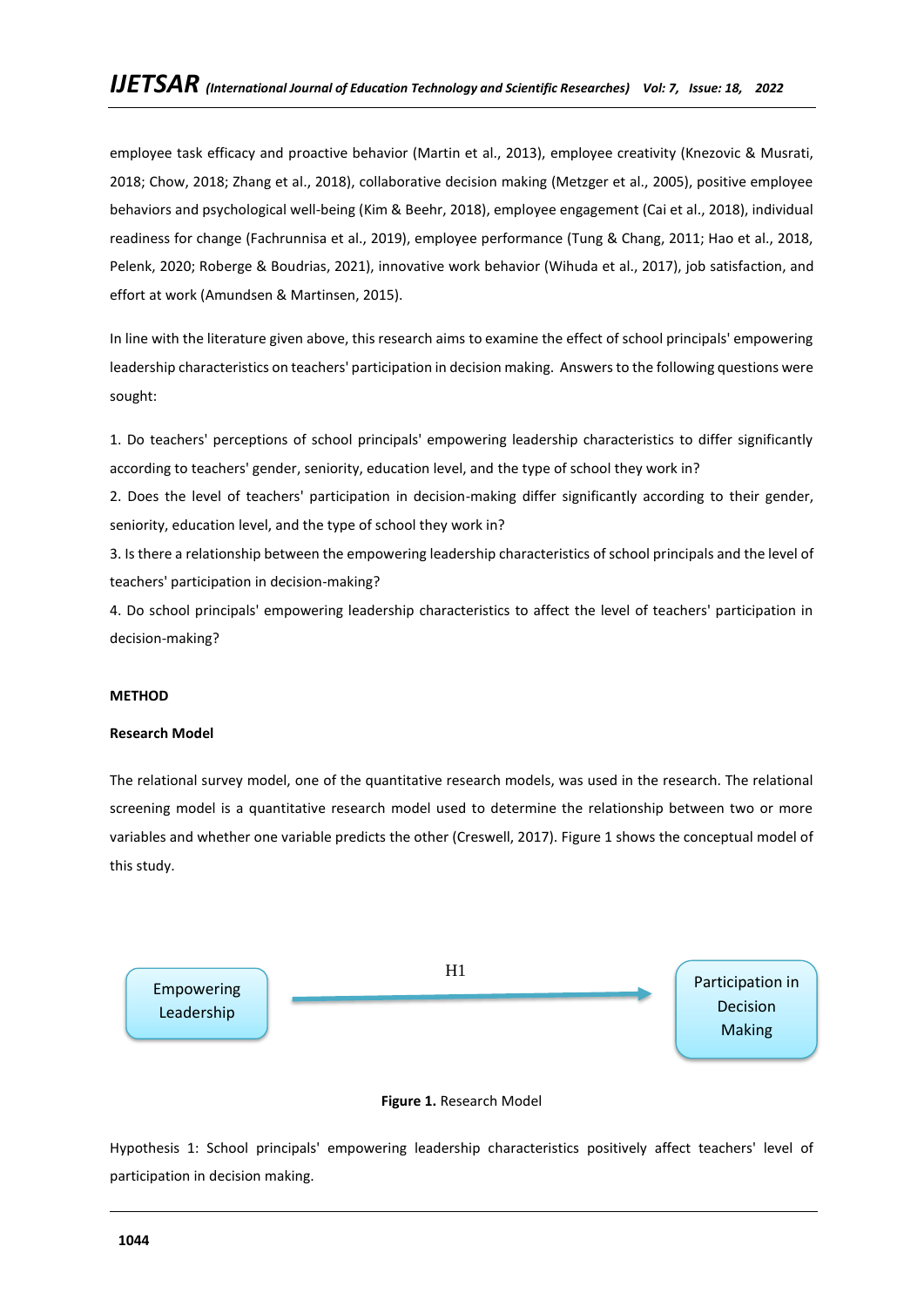## **Universe and Sample**

The research population consists of 90,047 teachers working in the provinces of Ankara and Trabzon in the 2021- 2022 academic year. As the sampling method, the easily accessible sampling method, which is one of the purposeful sampling methods (Yıldırım & Şimşek, 2016), was preferred in order to save time and effort. Three hundred fifty-eight volunteer teachers participated in the study, and the data were completely included in the analysis. The data of the sample group are presented in Table 1.

| <b>Baseline characteristic</b> | Group              | %    |
|--------------------------------|--------------------|------|
| Gender                         | Female             | 64,5 |
|                                | Male               | 35,5 |
| Tenure                         | 1-5 years          | 4,2  |
|                                | 6-10 years         | 11,7 |
|                                | $11-15$ years      | 17,3 |
|                                | $16-20$ years      | 23,7 |
|                                | 21 years and above | 43   |
| <b>Education level</b>         | Bachelor           | 69,8 |
|                                | Master and PhD     | 30,2 |
| <b>Marital Status</b>          | Married            | 79,6 |
|                                | Single             | 20,4 |
| School type                    | Kindergarten       | 4,6  |
|                                | Primary school     | 48,8 |
|                                | Secondary school   | 29,8 |
|                                | High school        | 16,8 |

### **Table 1.** Participants' Personal Variables

As seen in Table 1, 64.5% of the sample group was female, 35.5% was male; 4.2% 1-5 years, 11.7% 6-10 years, 17.3% 11-15 years, 23.7% 16-20 years, 43% 21 years and above have seniority; 69.8% have undergraduate and 30.2% postgraduate education; 4.6% work at kindergarten, 48.8% at primary school, 29.8% at secondary school, 16.8% at high school level, and 79.6% are single, 20.4% are married.

## **Data Collection Tools**

Three different scales were used to collect data. Konczak, Stelly, and Trusty (2000) developed the Empowering Leadership Scale and adapted it into Turkish by Konan and Çelik (2018). The scale measures school principals' empowering leadership characteristics according to teacher perceptions. It consists of 17 items in total, three dimensions: Delegation (3), Responsibility (3), and Support (11). Five-point Likert-type items are "Never=1, Rarely=2, Occasionally=3, Often=4, Always=5," and there is no reverse-scored item. The total score that can be obtained from the scale is between 17 and 85. Cronbach Alpha values of the scale; .86 for the empowerment dimension, .72 for the responsibility dimension, .96 for the support dimension, and the sum of the scale; It was found to be .95.

The Participation in Decision Making Scale was developed by Siegel and Spirit (1973) and Allen (2010). The fiveitem scale was adapted into Turkish by Karabağ (2013), and an item was added. The scale consists of one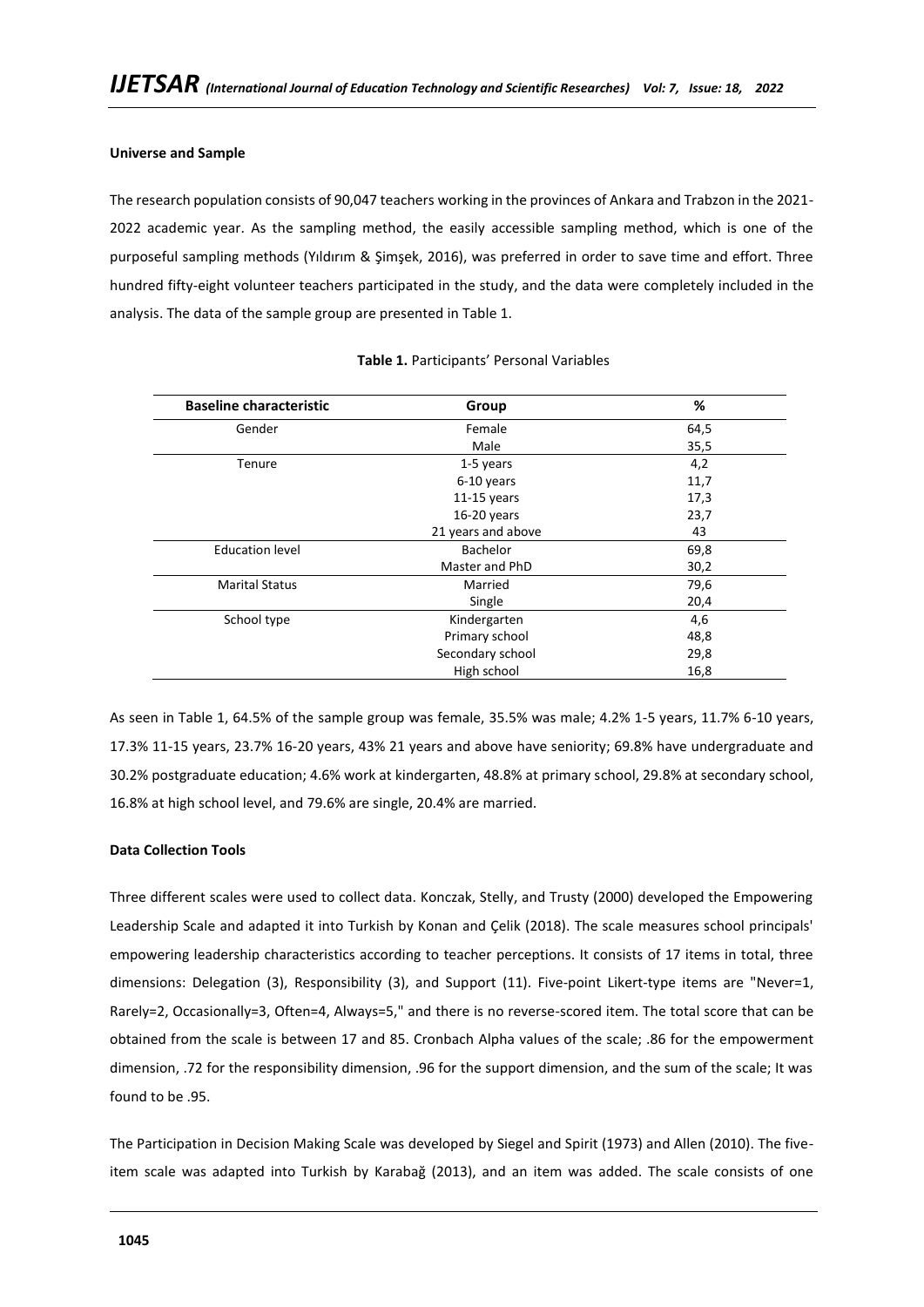dimension and six items in total. Items are five-point Likert type; "Not at all=1", "Very little=2", "Slightly=3", "Very=4", "Exactly=5". The total score that can be obtained is between 6 and 30 points. There is no reversescored item on the scale. As teachers' participation in the decision-making increases, the score gets higher. The Cronbach Alpha reliability coefficient of the scale was found to be .93.

## **Data Collection Process**

All participants participating in the research are full-time teachers working in schools affiliated with the National Education Ministry. After obtaining the ethics committee permission from Istanbul Sabahattin Zaim University, data were collected via Google Form. Data were collected in September 2021 voluntarily within the framework of ethical rules.

### **Data Analysis**

Before the analysis, the scales' descriptive, skewness, kurtosis, and Cronbach Alpha reliability values were calculated. Since the kurtosis and skewness values of the scales are in the range of +1 to -1, it has been observed that it has a normal distribution (Hair, Black, Babin, Anderson & Tatham, 2013). Data were analyzed using parametric tests. Independent t-Test and One-Way ANOVA tests were used to determine whether there was a significant difference between demographic variables. Pearson Product Moment Correlation Coefficient analysis to find out if there was a significant relationship, and Simple Linear Regression Analysis to find the effect of empowering leadership on decision participation.

### **FINDINGS**

As a result of the analyzes made, it was found that teachers' perceptions of school principals' empowering leadership characteristics differed significantly according to the educational status of the teachers. There was no significant difference according to their gender, seniority, and the type of school they worked in.

| <b>Empowering Leadership</b> |                |     |      |     |     |      |         |  |
|------------------------------|----------------|-----|------|-----|-----|------|---------|--|
| Variable                     | Variable Value |     |      | SS  | sd  |      |         |  |
|                              | Undergraduate  | 250 | 3.74 | .73 |     |      |         |  |
| <b>Educational Status</b>    | Graduate       | 108 | 3.56 | .80 | 356 | .230 | $.039*$ |  |

**Table 2.** Independent t-Test Results Showing that School Principals' Empowering Leadership Levels Differ According to Teachers' Educational Status Variable According to Teachers' Perceptions.

As seen in Table 2, there is a statistically significant difference in favor of undergraduate teachers according to the educational status variable of school principals' empowering leadership characteristics according to teacher perceptions (p<.05).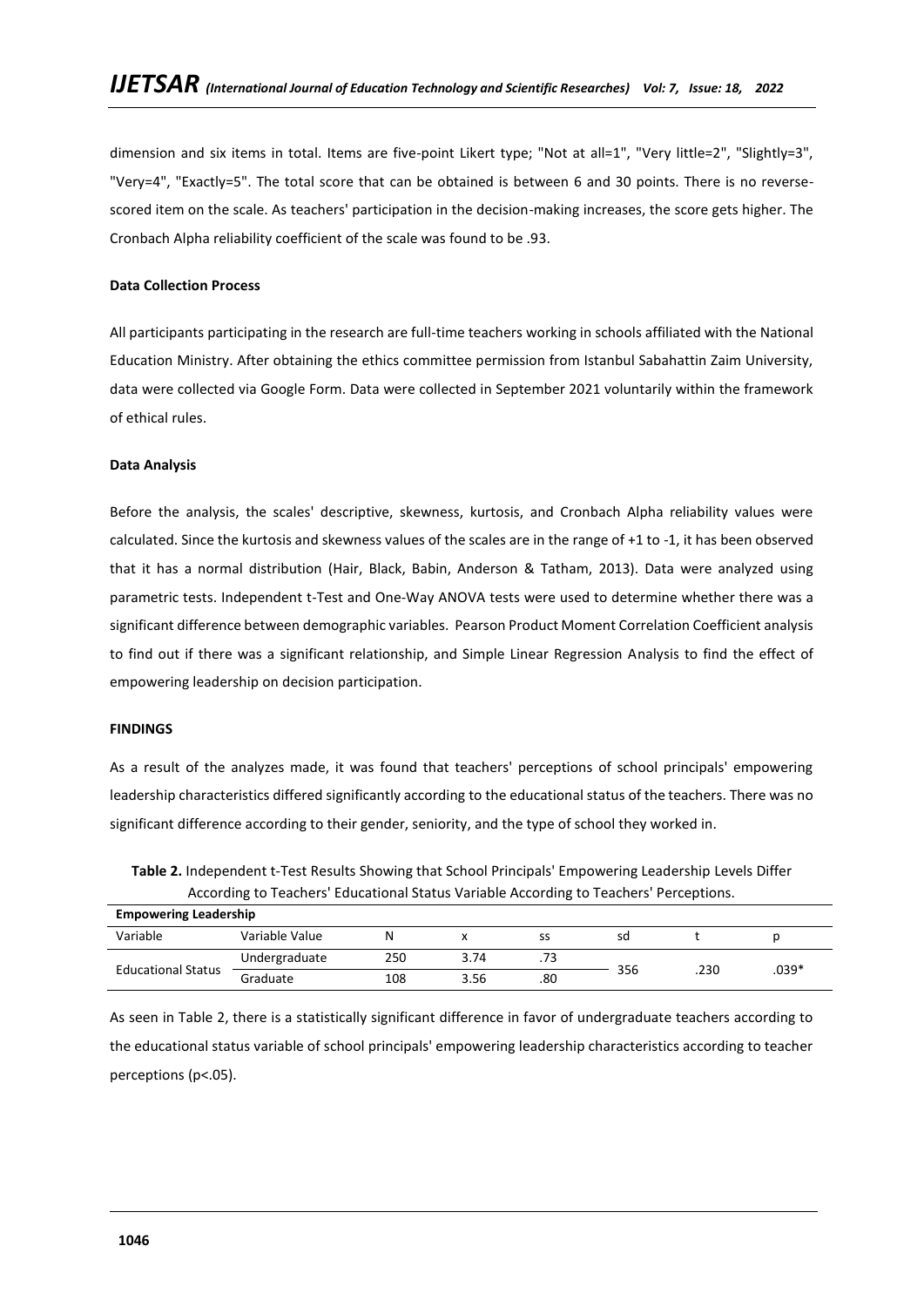| <b>Participation in Decision-making</b> |                |     |      |     |     |          |         |  |
|-----------------------------------------|----------------|-----|------|-----|-----|----------|---------|--|
| Variable                                | Variable Value | Ν   | x    | SS  | sd  |          |         |  |
|                                         | Female         | 231 | 3.61 | .88 |     |          |         |  |
| Gender                                  | Male           | 127 | 3.40 | .99 | 356 | 2.043    | .042*   |  |
|                                         | Undergraduate  | 250 | 3.75 | .78 |     | $-1.127$ | $.033*$ |  |
| <b>Educational Status</b>               | Graduate       | 108 | 3.92 | .38 | 629 |          |         |  |

**Table 3.** Independent t-Test Results Showing that Teachers' Level of Participation in Decisions Making Differs According to Gender and Educational Status Variable

As seen in Table 3, it was found that the level of teachers' participation in decision-making differed statistically significantly according to the variables of gender and educational status ( $p<0.05$ ). This difference favors women according to the gender variable and in favor of those with postgraduate education according to the educational status variable.

**Table 4.** Pearson Product Moment Correlation Coefficient Analysis between Empowering Leadership and Participation in Decision-Making Results

| <b>Dimensions</b>                   |          |          |          | 4        |  |
|-------------------------------------|----------|----------|----------|----------|--|
| 1-Delegation                        |          |          |          |          |  |
| 2-Responsibility                    | $.386**$ |          |          |          |  |
| 3-Support                           | .786**   | $.249**$ |          |          |  |
| 4- Empowering Leadership Total      | $.870**$ | $.447**$ | $.971**$ |          |  |
| 5- Participation in Decision Making | $.622**$ | .251**   | $.634**$ | $.656**$ |  |

\*\*p<.01

As seen in Table 4, there were statistically significant relationships between .249 and .971 between total scores and sub-dimensions of empowering leadership and participation in decision-making. A significant positive correlation of .656 was found between the total score of empowering leadership and participation in decisionmaking (p<.01).

**Table 5.** Results of Regression Analysis on the Effect of Empowering Leadership on Participation in Decision

|                          |                                     | Making |                |        |      |
|--------------------------|-------------------------------------|--------|----------------|--------|------|
| Predictor                | -criterion                          |        | R <sup>2</sup> |        | Sig. |
| Empowering<br>Leadership | Participation in Decision<br>Making | .656   | .430           | 16.388 | .000 |
|                          |                                     |        |                |        |      |

The Simple Linear Regression Analysis performed to determine the effect of empowering leadership on participation in decision-making is given in Table 5. As can be seen in Table 5, the empowering leadership characteristics of school principals predict teachers' level of participation in decision-making statistically significant at the rate of 43%.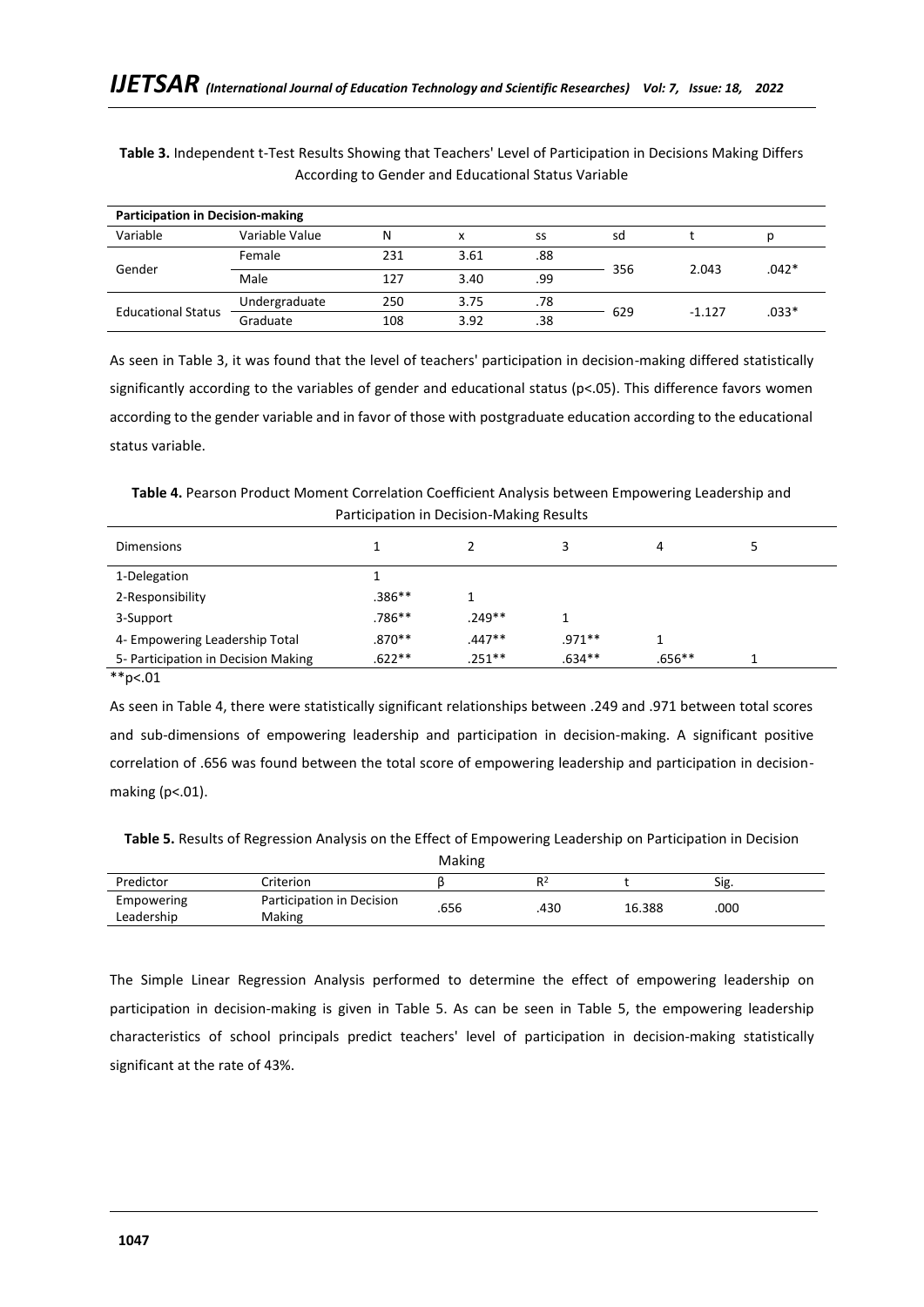### **CONCLUSION and DISCUSSION**

In this section, the research findings are discussed, taking into account the previous research findings. As a result of the research, it is seen that the empowering leadership characteristics of the school principals have an important place in the participation of the teachers in the decision. In an old Chinese proverb (Lao Tzu), "The best of leaders are those who help people so that they do not need them in the end." expression summarizes empowering leadership very well (Dilekçi & Sezgin Nartgün, 2020). An empowering leader develops his subordinates, gaining problem-solving skills and making them responsible members of the organization.

As a result of the research, it was found that teachers with undergraduate degrees exhibited the empowering leadership characteristics of school principals more than teachers with graduate degrees. The higher level of education can explain this and the higher expectation of teachers to be empowered. On the other hand, teachers who have only completed undergraduate education may need more leadership support than empowerment. It was found that the level of teachers' participation in decision-making differs according to the variables of gender and educational status. Female teachers stated that they participated in the decisions more than male teachers and teachers with postgraduate education compared to teachers with undergraduate education. In addition to the studies in the literature stating that gender does not make a significant difference in the level of participation in decision making (Başaran, 2017), some studies indicate that the level of participation in decision making among women is higher (Demirtaş & Alanoğlu, 2015). Female teachers participate more actively in decision-making processes may be due to their extroverted and communicative personality structures that develop depending on the gender factor. It is pleasing that women (Hora, 2014), who are in the background in public decision-making and leadership processes due to their socio-cultural attitudes and domestic role expectations, see themselves as active decision-makers in the education process.

The study found that the level of participation in decision-making was higher for teachers with a graduate degree than teachers with a bachelor's degree. Research shows that problem-solving skills, professional development, and performance of postgraduate teachers increase (Başer, Narlı, & Günhan, 2010; Turhan & Yavaş, 2013). It can be said that teachers who raise their professional and academic equipment to a higher level through graduate education can be more active in the decision-making process.

According to teacher perception, a moderate positive relationship was found between school principals' empowering leadership characteristics and teachers' participation in decision-making. Yakar's (2020) research supports this research result. Knoop (1981) found that supportive, explanatory, and supervisory leadership styles positively affect teachers' level of participation in decision-making. 43% of teachers' decision participation behaviors are explained by school principals' empowering leadership characteristics. Empowering leadership, which is associated with many positive organizational behavior outputs, can be evaluated as an expected result to explain teachers' decision participation behavior. Empowering leadership knowledge sharing (Lee et al., 2014), proactive employee behavior (Martin et al., 2013), collaborative decision making, Metzger et al., 2005), positive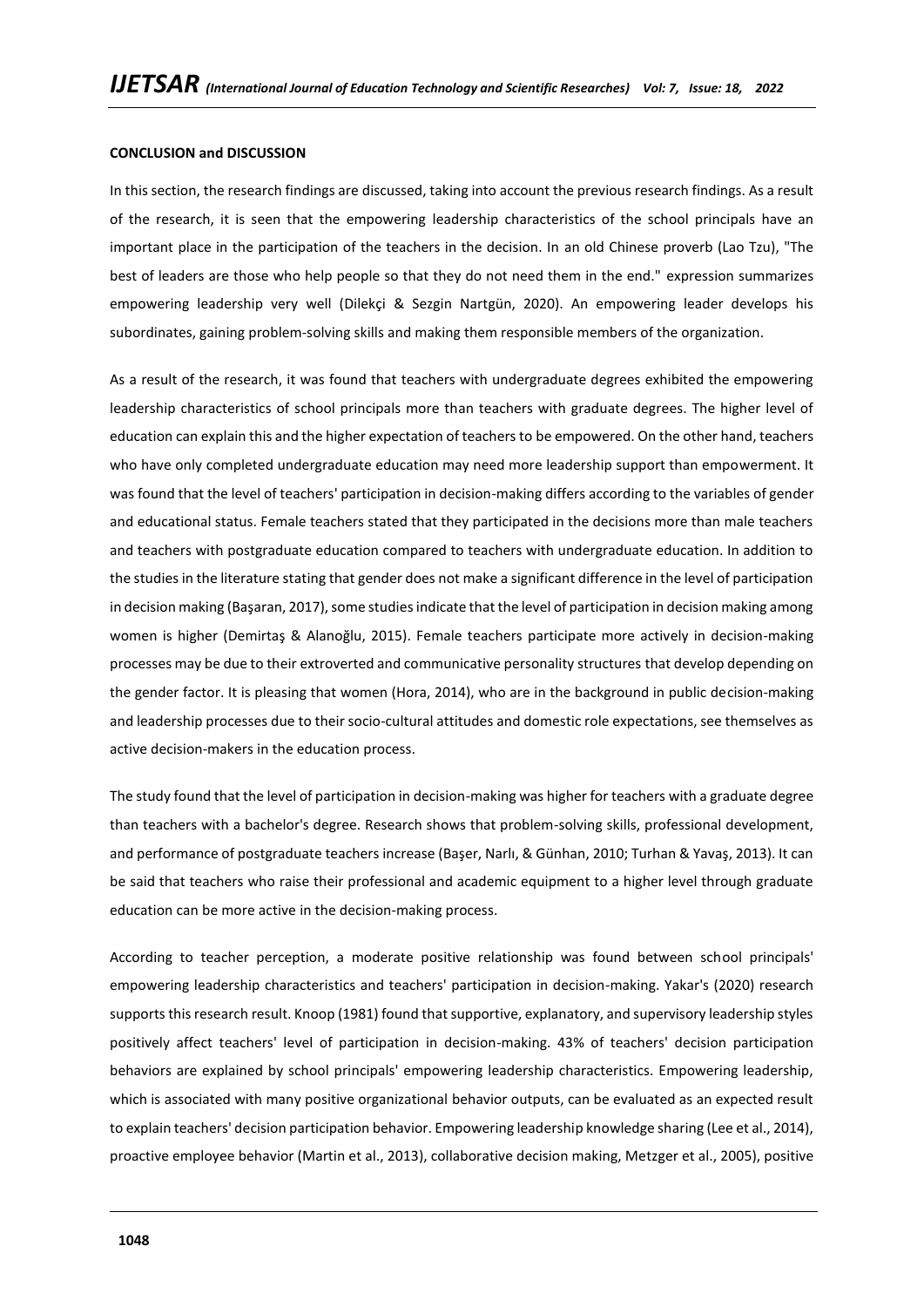employee behavior (Kim & Beehr, 2018), effort at work (Amundsen and Martinsen, 2015) variables are in a positive and significant relationship.

In schools where school principals exhibit ethical leadership behavior, teachers participate in decision-making processes at a higher level (Liu & Yin, 2020). Studies also show that positive outcomes such as organizational learning, performance, job satisfaction, and motivation increase with increasing participation in decision making (Delice & Gül, 2012; Lunenburg & Ornstein, 2013; Göksoy, 2014; Demirtaş & Alanoğlu, 2015; Karabağ-Köse & Güçlü, 2017).

## **RECOMMENDATIONS**

Based on the research findings, recommendations for decision-makers, practitioners, and researchers are presented below.

1. Empowering leadership characteristics can be developed by making legal arrangements for empowerment, a sub-dimension of school principals' empowering leadership characteristics.

2. School principals can increase teachers' participation in decisions by giving them more responsibility.

3. In studies that support decision-making processes, male and undergraduate teachers can be included in the priority working group.

4. The effect of other leadership types on the variable of decision participation can be examined.

5. It is thought that qualitative research, which will examine the processes of teachers' participation in decision making, will also contribute to the field.

### **ETHICAL TEXT**

"In this article, journal writing rules, publication principles, research and publication ethics rules, journal ethics rules have been followed. Responsibility for any violations that may arise regarding the article belongs to the authors. Ethics committee approval of the article was obtained by Istanbul Sabahattin Zaim University/Ethics Committee with the decision dated 28.10.2021 and numbered 2021/10.

**Authors Contribution Rate:** The contribution rate of the authors to this article is 50%, 50%.

### **REFERENCES**

- Allen, J. A. (2010). *Promoting employee engagement through managers" strategic use of meetings* (Unpublished Doctoral Thesis). The University of North Carolina.
- Amundsen, S., & Martinsen, Ø. L. (2015). Linking empowering leadership to job satisfaction, work effort, and creativity: The role of self-leadership and psychological empowerment. *Journal of Leadership & Organizational Studies*, *22*(3), 304-323.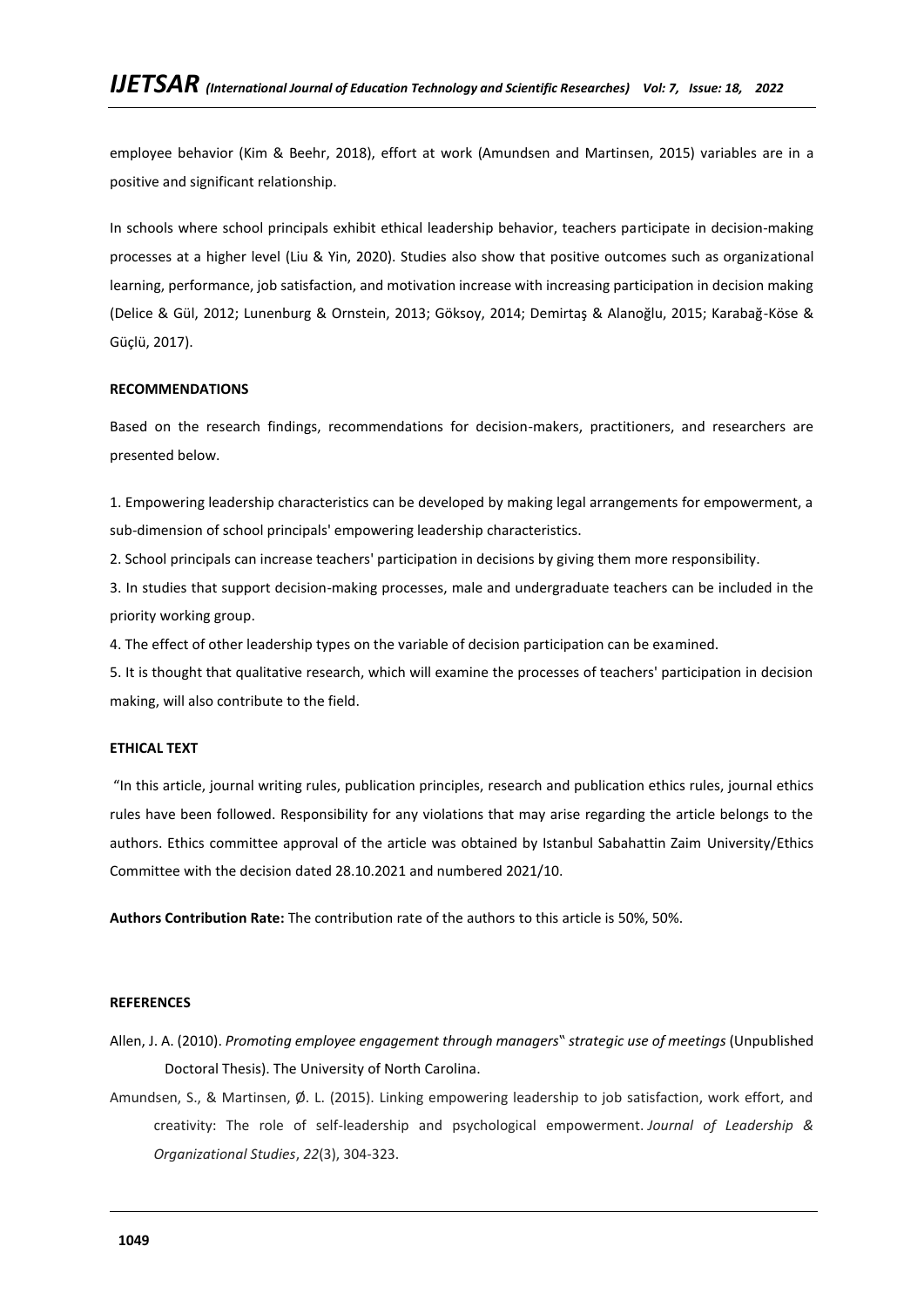- Aras, G. (2013*). Personel güçlendirme yönetiminde güçlendirici liderlik davranışları uygulaması: Kemer bölgesi beş yıldızlı otel işletmeleri örneği (Master's thesis)*. Gümüşhane Üniversitesi.
- Auh, S., Menguc, B., & Jung, Y. S. (2014). Unpacking the relationship between empowering leadership and service-oriented citizenship behaviors: A multilevel approach. *Journal of the Academy of Marketing Science*, *42*(5), 558-579.
- Başaran, A. (2017). *Öğretmenlerin karara katılma durumlarının farklı değişkenlere göre incelenmesi* (Yüksek Lisans Tezi). Yıldız Teknik Üniversitesi.
- Başer, N., Narlı, S. ve Günhan, B. (2010). Öğretmenlerin lisansüstü eğitim alanlarında yaşanan sorunlar ve çözüm önerileri, *Dokuz Eylül Üniversitesi Buca Eğitim Fakültesi Dergisi*, Özel Sayı:1, 129-135.
- Cai, D., Cai, Y., Sun, Y., & Ma, J. (2018). Linking empowering leadership and employee work engagement: The effects of person-job fit, person-group fit, and proactive personality. *Frontiers in psychology*, *9*, 1304.
- Cevahir, H. (2004). *Güçlendirici liderlik davranışları ile örgütsel bağlılık ve iş tatmini arasındaki ilişki üzerine bir araştırma (Yüksek Lisans Tezi)*. Gebze Yüksek Teknoloji Enstitüsü, Kocaeli.
- Chow, I. H. S. (2018). The mechanism underlying the empowering leadership-creativity relationship. *Leadership & Organization Development Journal*.
- Coch, L. & French.J.R.P.,Jr(1948). Overcoming resistance to change. *Human Relations*, 1, 512-32.
- Conger, J. A. & Kanungo, R. N. (1988). The empowerment process: Integrating theory and practice. *Academy of Management Review*, 13(3), 471-482.
- Delice, M., & Gül, Z. (2012). Kararlara katılımın çalışanlarda oluşturduğu algının incelenmesi: Polis Teşkilatı Örneği. *EKEV Akademi Dergisi*, 52.
- Demirtaş, Z. ve Alanoğlu, M. (2015). Öğretmenlerin karara katılımı ve iş doyumu arasındaki ilişki. *Ahi Evran Üniversitesi Kırşehir Eğitim Fakültesi Dergisi*, 16(2), 83-100.
- Dilekçi, Ü. ve Sezgin-Nartgün, Ş. (2020). Güçlendirici liderlik. *Liderlik: Kuram- Araştırma- Uygulama* (Edt: K. Yılmaz), Pegem Akademi. ss. 293-309.
- Fachrunnisa, O., Siswanti, Y., El Qadri, Z. M., & Harjito, D. A. (2019). Empowering leadership and individual readiness to change: The role of people dimension and work method. *Journal of the Knowledge Economy*, *10*(4), 1515-1535.
- Göksoy, S. (2014). Okul yönetiminde karara katılım. *Abant İzzet Baysal Üniversitesi Eğitim Fakültesi Dergisi*, 14(2), 253-268.
- Hair, J. F., Black, W. C., Babin, B. J., Anderson, R. E., & Tatham, R. L. (2013). *Multivariate Data Analysis*: Pearson Education Limited.
- Hao, P., He, W., & Long, L. R. (2018). Why and when empowering leadership has different effects on employee work performance: The pivotal roles of passion for work and role breadth self-efficacy. *Journal of Leadership & Organizational Studies*, *25*(1), 85-100.
- Hora, E. A. (2014). Factors that affect women participation in leadership and decision making position. *Asian Journal of Humanity, Art and Literature*, *1*(2).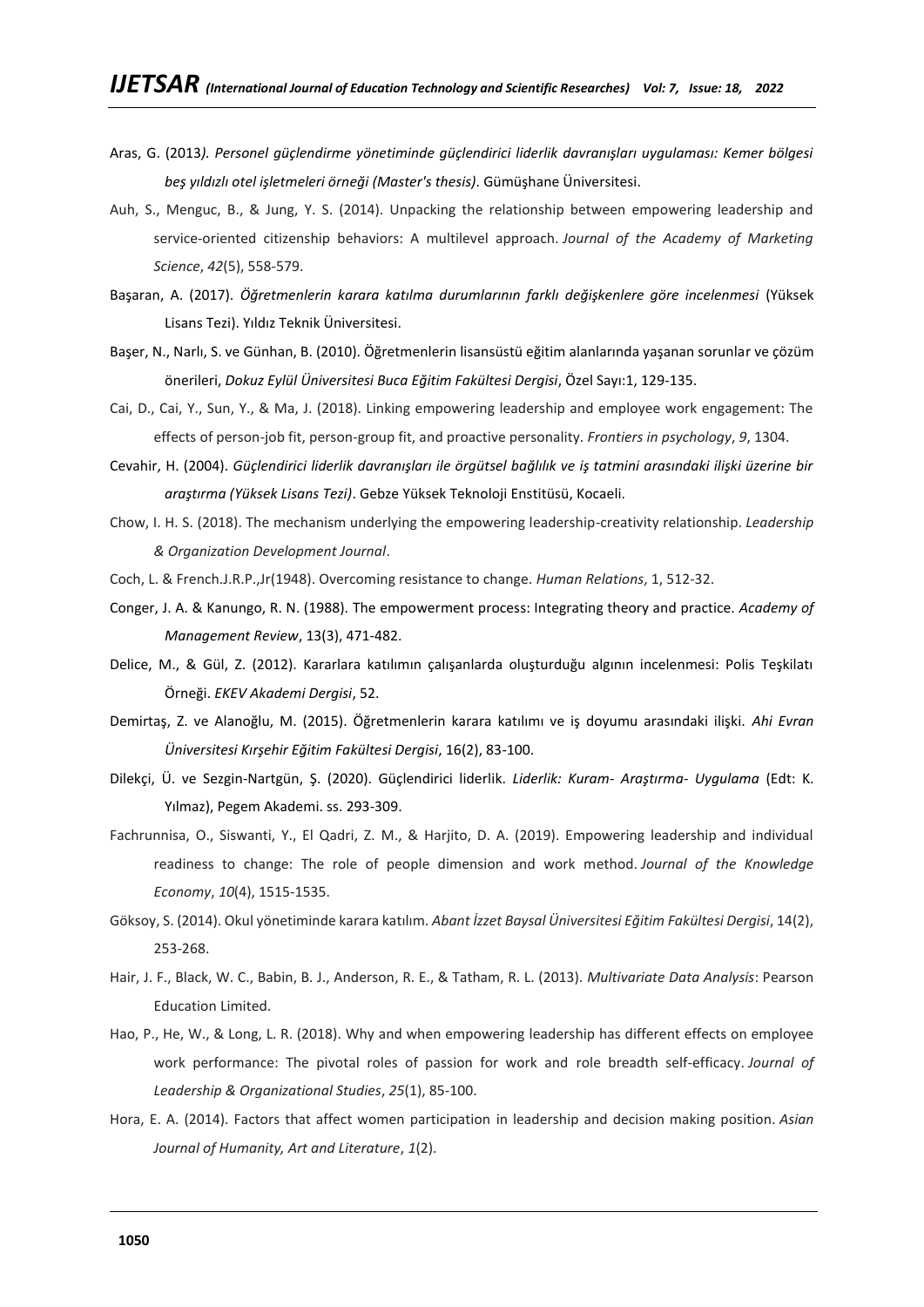- Jiang, M., Wang, H., & Li, M. (2019). Linking empowering leadership and organizational citizenship behavior toward environment: The role of psychological ownership and future time perspective. *Frontiers in Psychology*, *10*, 2612.
- Karabağ Köse, E. (2013). *İlköğretim kurumu öğretmenlerine göre okul yöneticilerinin liderlik stilleri ile örgütsel öğrenme arasındaki ilişkide örgütsel sessizlik ve karara katılımın aracı etkisi* (Yayımlanmamış doktora tezi). Gazi Üniversitesi, Eğitim Bilimleri Enstitüsü.
- Kim, M., & Beehr, T. A. (2018). Organization-based self-esteem and meaningful work mediate effects of empowering leadership on employee behaviors and well-being. *Journal of Leadership & Organizational Studies, 25*(4), 385-398.
- Knezovic, E., & Musrati, M. A. (2018). Empowering leadership, psychological empowerment and employees' creativity: A gender perspective. *International Journal of Innovation, Creativity and Change*, *4*(2), 51-72.
- Knoop, R. (1981). Leadership styles of principals and teachers' job satisfaction, satisfaction with supervision, and participation in decision making. *Canadian Association for the Study of Educational Administration* Halifax, Nova Scotia, Canada, June 1-4.
- Koçak, S., ve Burgaz, B. (2017). Ortaöğretim kurumlarındaki psikolojik sözleşme üzerinde güçlendirici liderlik davranışlarının rolü. *Eğitim ve Bilim*, 42(191).
- Konan, N., ve Çelik O.T. (2018). Güçlendirici liderlik ölçeğinin eğitim örgütleri için Türkçe'ye uyarlaması: geçerlik ve güvenirlik çalışması. *Kastamonu Education Journal*, 26(4), 1043-1054.
- Konczak, L. J., Stelly, D. J., & Trusty, M. L. (2000). Defining and measuring empowering leader behaviors: Development of an upward feedback instrument. *Educational and Psychological Measurement*, 60(2), 301-313.
- Lee, J., Lee, H., & Park, J. G. (2014). Exploring the impact of empowering leadership on knowledge sharing, absorptive capacity and team performance in IT service. *Information Technology & People*.
- Li, M., Liu, W., Han, Y., & Zhang, P. (2016). Linking empowering leadership and change-oriented organizational citizenship behavior: The role of thriving at work and autonomy orientation. *Journal of Organizational Change Management*, *29* (5), 732-750.
- Liu, S., & Yin, H. (2020). How ethical leadership influences professional learning communities via teacher obligation and participation in decision making: A moderated-mediation analysis. *Educational Management Administration & Leadership*,1-20.
- Lunenburg, F. C., & Ornstein, A. C. (2013). *Eğitim yönetimi*. Nobel Akademik Yayıncılık.
- Martin, S. L., Liao, H., & Campbell, E. M. (2013). Directive versus empowering leadership: A field experiment comparing impacts on task proficiency and proactivity. *Academy of Management Journal*, *56*(5), 1372- 1395.
- Metzger, M. E., Alexander, J. A., & Weiner, B. J. (2005). The effects of leadership and governance processes on member participation in community health coalitions. *Health Education & Behavior*, *32*(4), 455-473.
- Pelenk, S. E., (2020). Güçlendirici liderlik davranışlarının bireysel performansa etkisi. *Cumhuriyet Üniversitesi İktisadi ve İdari Bilimler Dergisi*, 21(1), 308-330.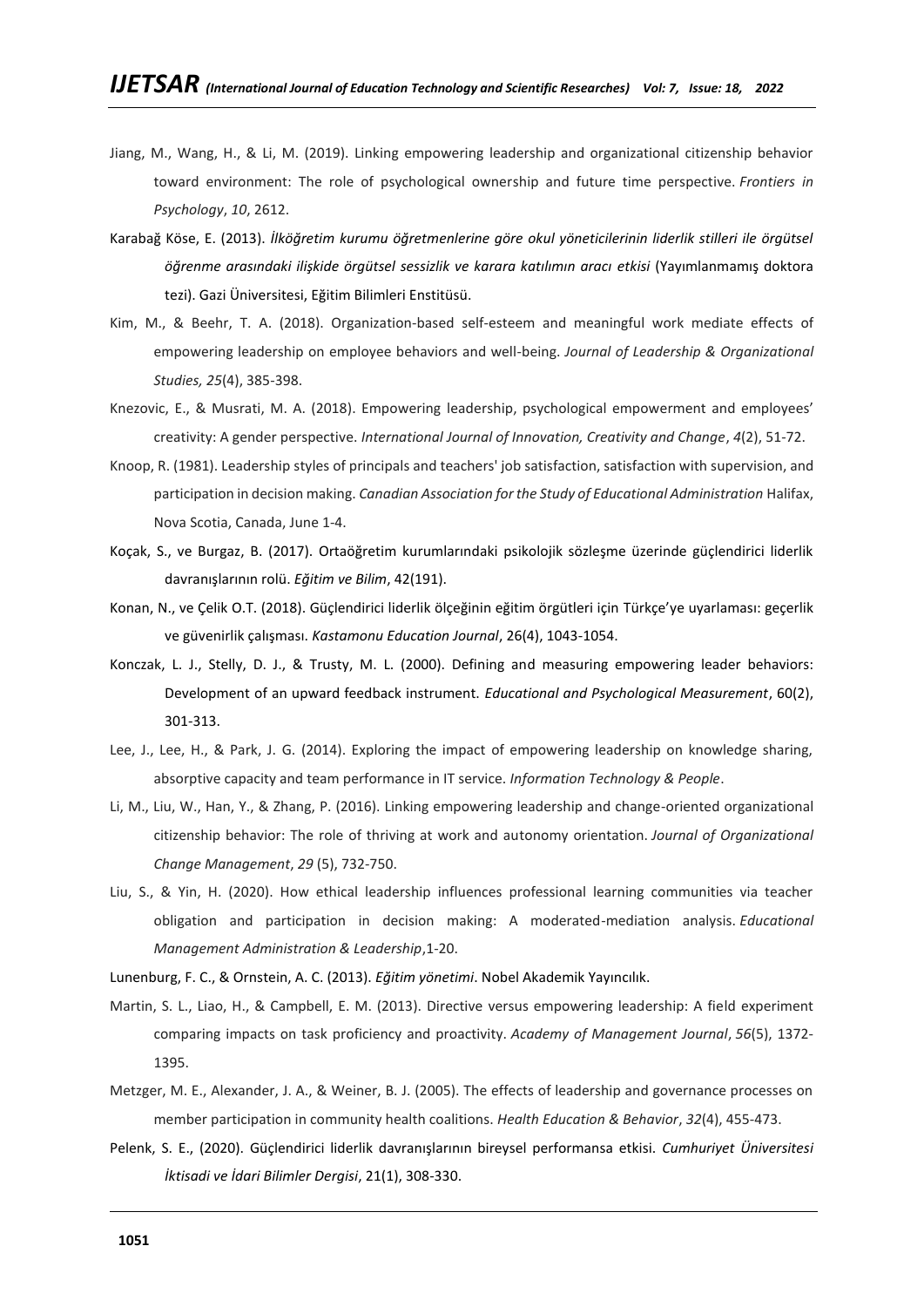- Roberge, V., & Boudrias, J. S. (2021). The moderating role of employees' psychological strain in the empowering leadership—Proactive performance relationship. *International Journal of Stress Management*, *28*(3), 186– 196.
- Shah, R. & Ward, P. T. (2003). Learn manufacturing: context, practice bundles, and performance. *journal of operations management*, 21(2), 129-149.
- Shahab, M. A., Sobari, A., & Udin, U. (2018). Empowering leadership and organizational citizenship behavior: the mediating roles of psychological empowerment and emotional intelligence in medical service industry. *European Research Studies*, *21*, 403-412.
- Siegel, A, L, & Ruh, R. A, (1973). Job involvement, participation in decision making, personal background, and job behavior. *Organizational Rehavior and Human Performance, 9,* 318-327.
- Thomas, K. W. & Velthouse, B. A. (1990). Cognitive elements of empowerment: an 'interpretive' model of intrinsic task motivation. *Academy of Management Review*, 15, 666-681.
- Tung, H. L., & Chang, Y. H. (2011). Effects of empowering leadership on performance in management team: Mediating effects of knowledge sharing and team cohesion. *Journal of Chinese Human Resources Management*, *(2)*1, 43-60.
- Turhan, M. ve Yaraş, Z. (2013). Lisansüstü programların öğretmen, yönetici ve denetmenlerin mesleki gelişimine katkısı. *Elektronik Sosyal Bilimler Dergisi*, 12(43), 200-218.
- Vecchio, R.P., Justin, J.E., & Pearce, C. L. (2010). Empowering leadership: an examination of mediating mechanisms within a hierarchical structure, *The Leadership Quarterly*, 21.
- Wihuda, F., Kurniawan, A. A., Kusumah, A. I., & Adawiyah, W. R. (2017). Linking empowering leadership to employee service innovative behavior: A study from the hotel industry. *Tourism: An International Interdisciplinary Journal*, *65*(3), 294-313.
- Yakar, L. (2020). Korelasyon. *Sosyal Bilimlerde İstatistik* (Edt: F. Orçan). Anı Yayıncılık, 93-138.
- Yıldırım, A., ve Şimşek, H. (2016). *Sosyal bilimlerde nitel araştırma yöntemleri*. Seçkin yayıncılık.
- Yorulmaz, Y. İ., Çolak, İ., Altınkurt, Y. ve Yılmaz, K. (2018). Örgütsel güç mesafesi ölçeği geçerlik ve güvenirlik çalışması. *Trakya Üniversitesi Eğitim Fakültesi Dergisi,* 8(4), 671-686.
- Zhang, S., Ke, X., Frank Wang, X. H., & Liu, J. (2018). Empowering leadership and employee creativity: A dual‐ mechanism perspective. *Journal of Occupational and Organizational Psychology*, *91*(4), 896-917.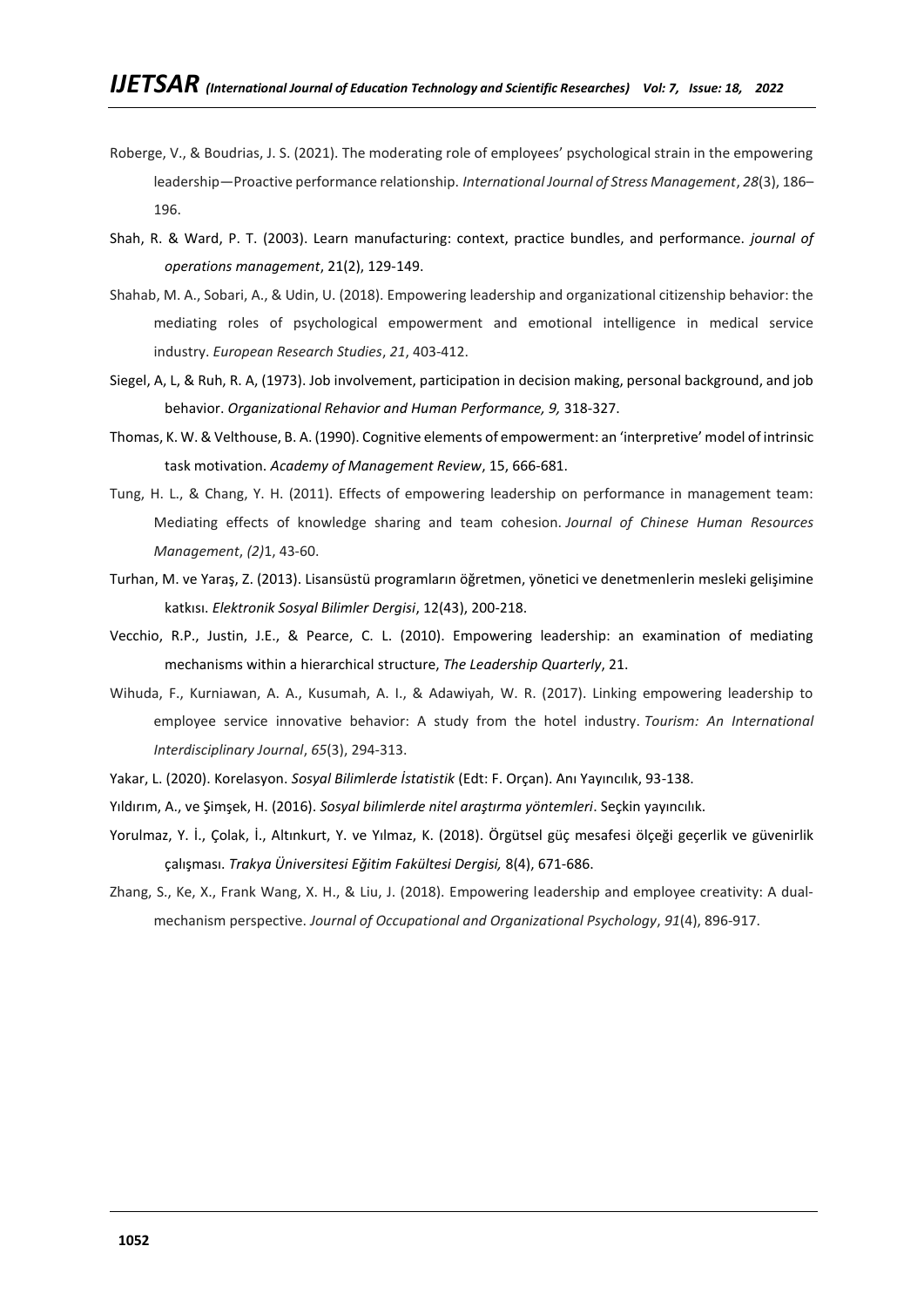# **GÜÇLENDİRİCİ LİDERLİĞİN KARARA KATILIM ÜZERİNDEKİ ETKİSİ**

## **ÖZ**

Bu araştırmanın amacı okul müdürlerinin güçlendirici liderlik özeliklerinin öğretmenlerin karara katılımları üzerindeki etkisini incelemektir Araştırmada nicel araştırma yöntemlerinden ilişkisel tarama modeli kullanılmıştır. Araştırmaya 2021-2022 eğitim-öğretim yılında Trabzon ve Ankara illerinde görev yapan 358 öğretmen katılmıştır. Verilerin toplanmasında "Güçlendirici Liderlik Ölçeği" ve "Karara Katılım Ölçeği" kullanılmıştır. Verilerin analizinde hazır istatistik programı kullanılmıştır. Yapılan analizler sonucunda öğretmenlerin okul müdürlerinin güçlendirici liderlik özelliklerine ilişkin algılarının öğretmenlerin öğrenim durumuna göre anlamlı olarak farklılık gösterdiği; cinsiyetlerine, kıdemine ve çalıştıkları okul türüne göre ise anlamlı farklılık göstermediği bulunmuştur. Lisans mezunu öğretmenler, lisansüstü mezuniyeti olan öğretmenlere göre okul müdürlerinin güçlendirici liderlik özelliklerini daha fazla sergilediklerini düşünmektedirler. Öğretmenlerin karara katılım düzeylerinin cinsiyet ve öğrenim durumu değişkinlerine göre farklılık gösterdiği bulunmuştur. Kadın öğretmenler erkek öğretmenlere, lisansüstü eğitim almış olan öğretmenler ise lisans eğitimi almış öğretmenlere göre daha fazla kararlara katıldığını belirtmişlerdir. Okul müdürlerinin güçlendirici liderlik özellikleri ile öğretmenlerin karara katılım davranışları arasında pozitif yönde istatistiksel olarak anlamlı bir ilişki bulunmuştur. Okul müdürlerinin güçlendirici liderlik özellikleri öğretmenlerin karara katılım davranışlarını %43 oranında yordamaktadır. Bulgular ilgili alanyazın çerçevesinde tartışılmış, uygulayıcılara ve araştırmacılara önerilerde bulunulmuştur.

**Anahtar kelimeler:** Güçlendirici liderlik, karara katılım, okul müdürü, öğretmen.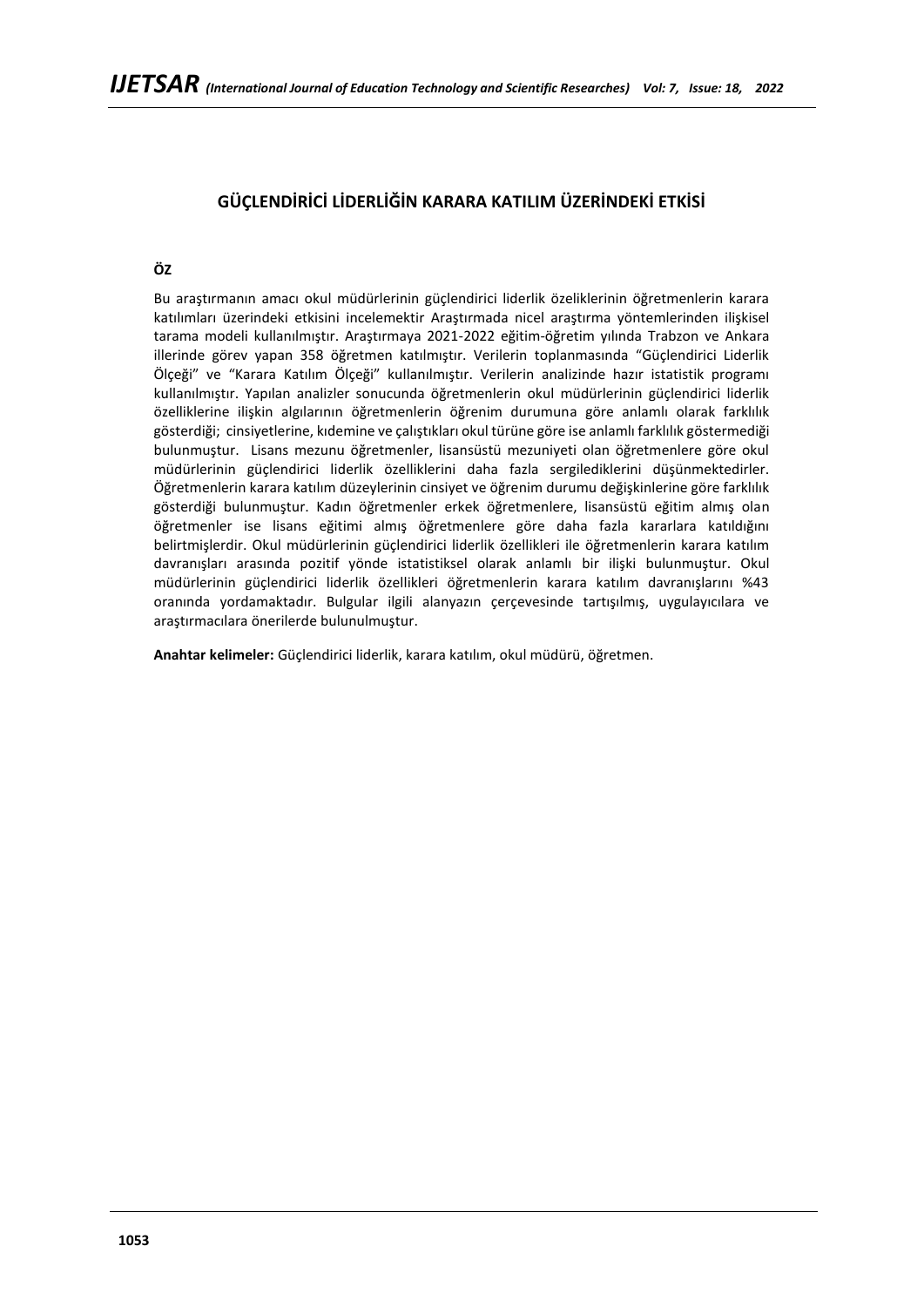### **GİRİŞ**

Değişim, rekabet ve yenilik kavramlarının etkisi altında olan 21. yy. okullarında, karar alma süreçleri bilginin alınması, değerlendirilmesi ve kullanılması açısından kritik bir öneme sahiptir. Araştırmalar karara katılım düzeyi yükseldikçe motivasyon, verimlilik ve performansın arttığını bunun yanında belirlenen amaçlara ulaşmanın kolaylaştığını göstermektedir (Göksoy, 2014). Okul düzeyindeki karar alma süreçlerine öğretmenlerin katılımı pek çok avantajı beraberinde getirmektedir. Kararlara katılımın olduğu okul ortamlarında öğretmenler ve yöneticiler arasındaki iletişimi gelişmekte, alınan eğitimsel karaların kalitesi artmaktadır. Alınan kararlara işgörenlerin katılımlarının sağlanması üretkenliği beraberinde getirmektedir (Coch ve French, 1948).

Kararlara katılımının sağlanmasında asıl amaç, bireylerin bedensel, duygusal ve zihinsel gücünden fayda sağlamaktır (Friedman, 1991). Diğer taraftan karar alma sürecine aktif katılma öğretmenlerin iş yaşamlarının kalitesini arttırmakta, onlara daha profesyonel ve demokratik bir çalışma ortamında çalışma hissi yaşatmaktadır. Karar alma sürecinin yönlendirilmesi etkili bir liderlik ile mümkündür. Güçlendirici liderlik çalışana inanma ve gerçekleştirdiği eylemlerde onu desteklemeyi gerektirir. Güçlendirici liderlik, çalışanların kendini kontrol etme ve kendi başına hareket etmelerini hedef alan bir liderlik tarzıdır. Bu nedenle güçlendirici liderlik, güç dağılımını ve kullanımını düzenlemek için liderlere reçeteler sunan bir yaklaşım olarak görülebilir. Conger ve Kanungo'ya (1988) göre güçlendirme, bireyin güçsüzlük inançlarını zayıflatıp bunun yerine kapasitesine olan inancını buna bağlı olarak da performansını arttırmaktır. Shah ve Ward'a (2003) göre ise, bireylerin problem çözme becerilerini ve kapasitelerini sürekli geliştirme sürecidir.

Konan ve Çelik'e (2018) göre güçlendirici liderlik davranışları 1- Yetki verme, 2- Sorumluluk ve 3- Destekleme olmak üzere üç boyutta birleşmektedir. Liderler yetkilerini astlarına aktararak ya da paylaşarak onları çalışmaya motive ederek kapasitelerini arttırabilir (Thomas ve Velthouse, 1990). Tam tersi bir şekilde çalışanların inisiyatif kullanma güçleri olmadığında sorumluluktan kaçınma davranışları gösterirler (Koçak ve Burgaz, 2017). Güçlendirici liderler çalışanlara sorumluluk ve ödev vererek sonuçlarından da çalışanları sorumlu tutarlar (Konczak vd., 2000). Sorumluluklarını arttırarak dışarıdan bir etki olmadan problem çözebilen öz kontrole sahip davranışların sergilenmesini sağlayabilir (Vecchio vd., 2010). Çalışanlara yetki ve sorumluluk verilmesi her zaman istenen sonuçların oluşmasında yeterli değildir (Aras, 2013). Güçlendirici bir lider astlar için daima destek sağlayarak onları eğitmelidir (Cevahir, 2004). Karabağ-Köse ve Güçlü (2017) yaptıkları araştırmada, karara katılımın artması için örgütsel öğrenmenin güçlendirilmesi gerektiğini ve liderlik becerilerinin sergilenmesi gerektiğini belirtmişlerdir.

Araştırmalar güçlendirici liderliğin pek çok pozitif örgütsel davranış çıktısı ile ilişkili olduğunu göstermektedir. Güçlendirici liderlik bilgi paylaşımı, servis performansı (Lee vd., 2014), çalışanın örgütsel bağlılığı (Li vd., 2016; Shahab, 2018; Auh vd., 2014; Jiang vd., 2019), çalışan görev yeterliliği ve proaktif davranışı (Martin vd., 2013), çalışan yaratıcılığı (Knezovic ve Musrati, 2018; Chow, 2018; Zhang vd., 2018), işbirlikçi karar verme (Metzger vd., 2005), olumlu çalışan davranışları ve psikolojik iyi oluş hali (Kim ve Beehr, 2018), çalışan işe bağlılığı (Cai vd., 2018), değişime karşı bireysel hazır oluş düzeyi (Fachrunnisa vd., 2019), çalışan performansı (Tung ve Chang,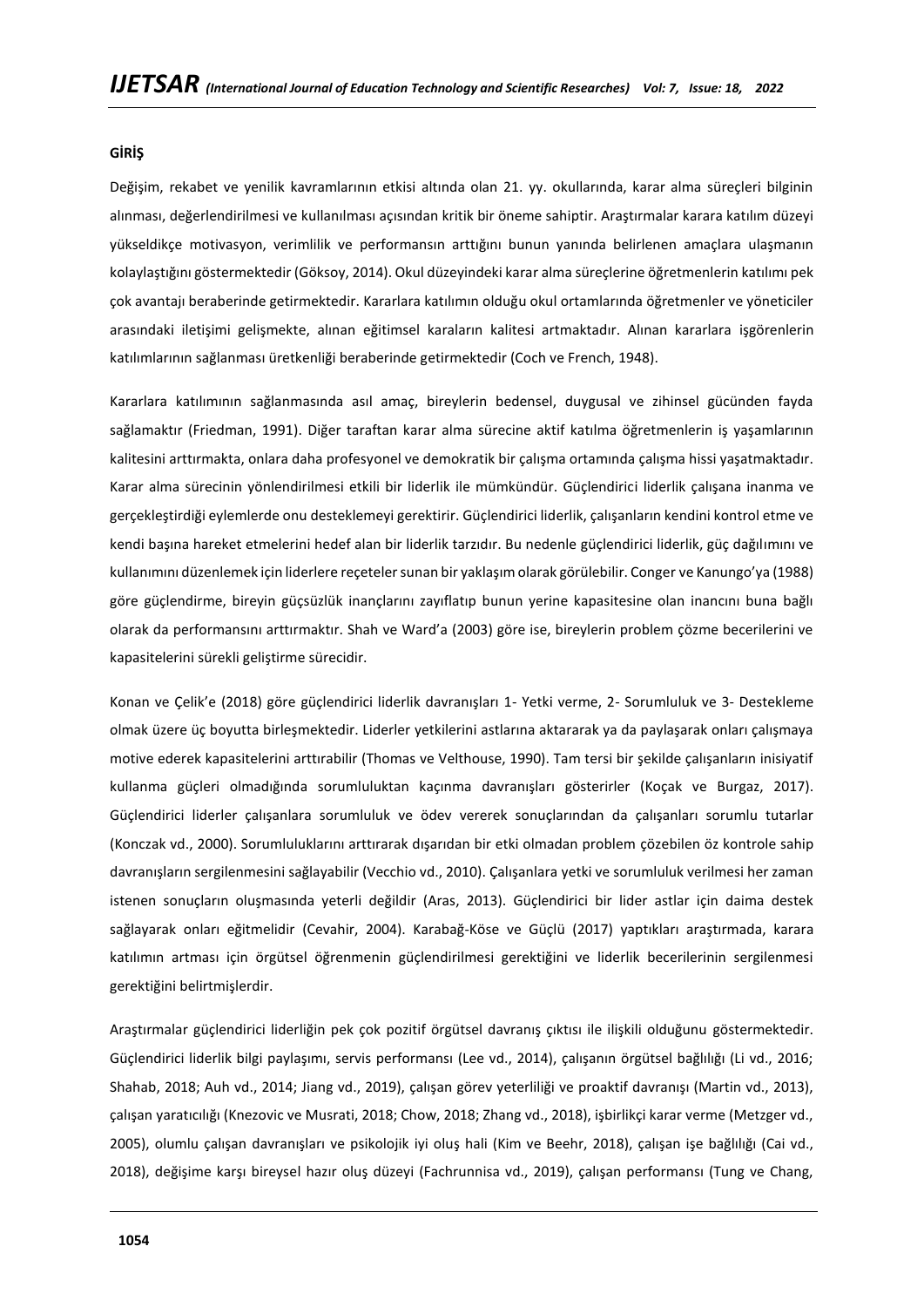2011; Hao vd., 2018, Pelenk, 2020; Roberge ve Boudrias, 2021), yenilikçi iş davranışı (Wihuda vd., 2017) , iş tatmini ve işte sarf edilen çaba (Amundsen ve Martinsen, 2015) ile pozitif anlamlı ilişki içerisindedir.

Yukarıda verilen alanyazın doğrultusunda bu araştırmanın amacı okul müdürlerinin güçlendirici liderlik özelliklerinin öğretmenlerin karara katılım düzeyini üzerindeki etkisini incelemektir. Araştırmada genel amaca bağlı kalınarak aşağıda belirtilen sorulara yanıt aranmıştır:

1. Öğretmenlerin okul müdürlerinin güçlendirici liderlik özelliklerine ilişkin algıları öğretmenlerin cinsiyetlerine, kıdemine, öğrenim durumuna ve çalıştıkları okul türüne göre anlamlı olarak farklılaşmakta mıdır?

2. Öğretmenlerin karara katılım düzeyi cinsiyetlerine, kıdemine, öğrenim durumuna ve çalıştıkları okul türüne göre anlamlı olarak farklılaşmakta mıdır?

3. Okul müdürlerinin güçlendirici liderlik özellikleri ile öğretmenlerin karara katılım düzeyi arasında ilişki var mıdır?

4. Okul müdürlerinin güçlendirici liderlik özellikleri öğretmenlerin karara katılım düzeyini etkilemekte midir?

## **YÖNTEM**

## Araştırma Modeli

Araştırmada nicel araştırma modellerinden olan ilişkisel tarama modeli kullanılmıştır. İlişkisel tarama modeli, iki veya daha fazla değişkenin ilişkinin derecesini, bir değişkenin diğerini yordayıp yordamadığını belirlemek için kullanılan nicel bir araştırma modelidir (Creswell, 2017). Şekil 1, bu çalışmanın kavramsal modelini göstermektedir.



### **Şekil 1.** Araştırma Modeli

Hipotez 1: Okul müdürlerinin güçlendirici liderlik özellikleri, öğretmenlerin karara katılım düzeyini pozitif yönde etkiler.

## **Evren ve Örneklem**

Araştırmanın evrenini 2021-2022 eğitim yılında Ankara ve Trabzon illerinde görev yapan 90.047 öğretmen oluşturmaktadır. Örnekleme yöntemi olarak, zaman ve emek yönünden tasarruf sağlayabilmek için amaçlı örnekleme yöntemlerinden olan (Yıldırım ve Şimşek, 2016) kolay ulaşılabilir örnekleme yöntemi tercih edilmiştir. Araştırmaya 358 gönüllü öğretmen katılmış ve veriler eksiksiz bir şekilde analize dahil edilmiştir. Örneklem grubuna ait veriler Tablo 1'de sunulmuştur. Tablo 1'de görüldüğü üzere örneklem grubunun %64,5'i kadın, %35,5'i erkek; %4.2'si 1-5 yıl, %11,7'si 6-10 yıl, %17,3'ü 11-15 yıl, %23,7'si 16-20 yıl, %43'ü 21 yıl ve üzeri kıdeme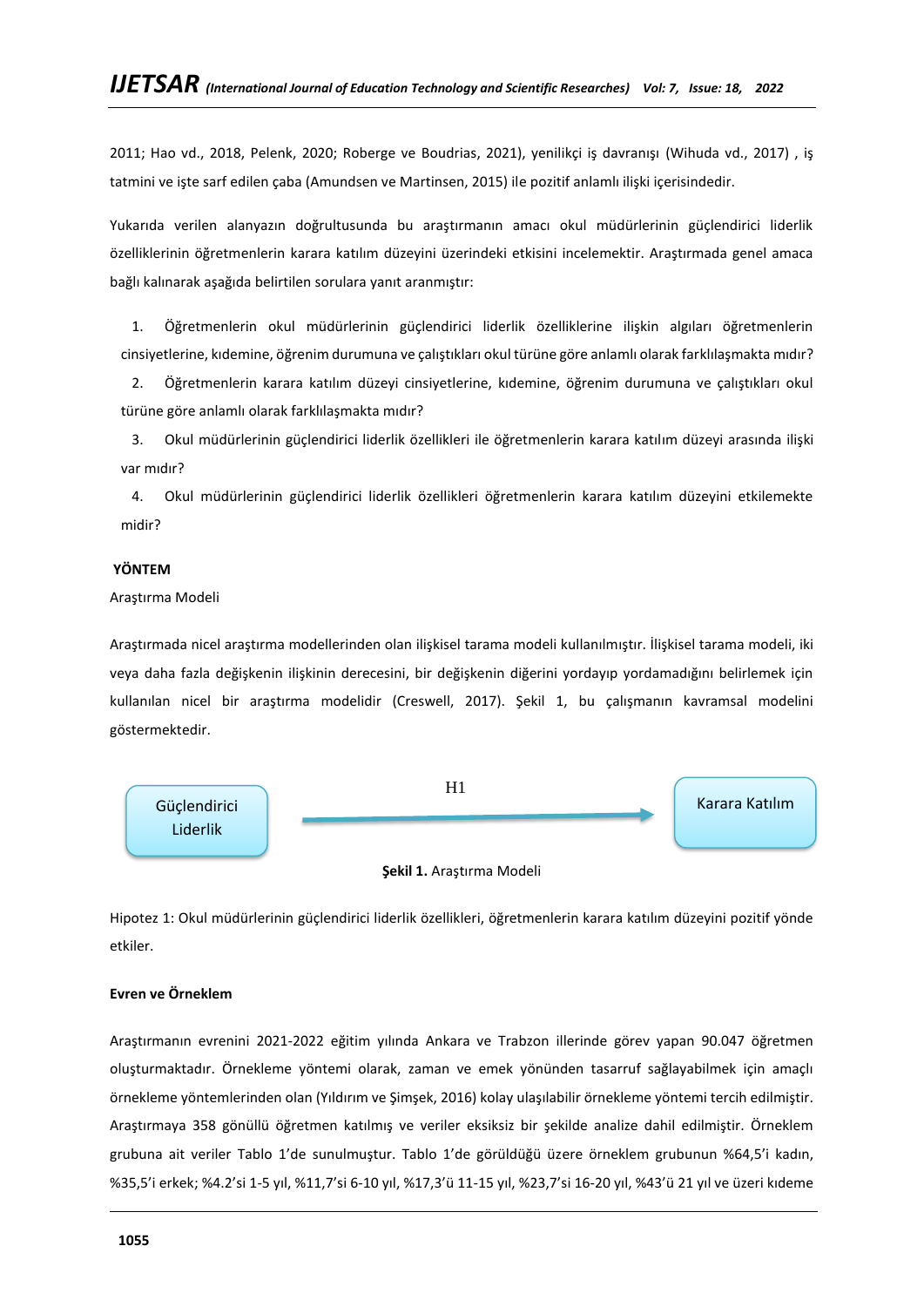sahip; %69,8'i lisans, %30.2'si lisansüstü öğrenime sahip; %4,6'sı anaokulunda, %48,8'i ilkokulda, %29,8'i ortaokulda, %16,8'i lise düzeyinde görev yapmakta ve %79,6'sı bekar, %20,4'ü evlidir.

| Temel alınan özellikler | Grup            | %    |
|-------------------------|-----------------|------|
| Cinsiyet                | Kadın           | 64,9 |
|                         | Erkek           | 35,1 |
| Kıdem                   | 1-5 yıl arası   | 4,2  |
|                         | 6-10 yıl arası  | 11,7 |
|                         | 11-15 yıl arası | 17,3 |
|                         | 16-20 yıl arası | 23,7 |
|                         | 21 yıl ve üzeri | 43   |
| Eğitim Düzeyi           | Lisans          | 69,8 |
|                         | Lisansüstü      | 30,2 |
| Okul Türü               | Anaokulu        | 4,6  |
|                         | İlkokul         | 48,8 |
|                         | Ortaokul        | 29,8 |
|                         | Lise            | 16,8 |
| Medeni Hal              | Evli            | 79,6 |
|                         | Bekar           | 20,4 |

### **Tablo 1.** Katılımcıların Demografik Verileri

## **Veri Toplama Araçları**

Veri toplamak için üç farklı ölçek kullanılmıştır. Güçlendirici Liderlik Ölçeği, Konczak, Stelly ve Trusty (2000) tarafından geliştirilmiş, Konan ve Çelik (2018) tarafından Türkçe'ye uyarlanmıştır. Ölçek öğretmen algılarına göre okul müdürlerinin güçlendirici liderlik özelliklerini ölçmektedir. Yetki Verme (3), Sorumluluk (3) ve Destekleme (11) olmak üzere toplam üç boyut ve 17 maddeden oluşmaktadır. Beşli Likert tipinde olan maddeler "Hiçbir Zaman=1, Nadiren=2, Ara Sıra=3, Çoğu Zaman=4, Her Zaman=5" şeklindedir ve tersten puanlanan madde bulunmamaktadır. Ölçekten toplamda alınabilecek puan 17 ile 85 aralığındadır. Ölçeğin Cronbach Alpha değerleri; yetki Verme boyutu için .86, sorumluluk boyutu için .72, destekleme boyutu için .96 ve ölçeğin toplamı için; .95 olarak bulunmuştur.

Karara Katılım Ölçeği Siegel ile Ruh (1973) ve Allen (2010) tarafından geliştirilmiştir. Beş maddelik ölçek, Karabağ (2013) tarafından Türkçe'ye uyarlanarak bir madde eklenmiştir. Ölçek toplamda tek boyut ve altı maddeden oluşmaktadır. Maddeler beşli Likert tipinde; "Hiç=1", "Çok az=2", "Biraz=3", "Çok=4", "Tam=5" şeklindedir. Alınabilecek toplam puan 6 ile 30 puan arasındadır. Ölçekten tersten puanlanan madde yoktur ve alınan puan arttıkça öğretmenlerin karara katılım düzeyi artmaktadır. Ölçeğin Cronbach Alpha güvenirlik katsayısı .93 olarak bulunmuştur.

### **Veri Toplama Süreci**

Araştırmaya katılan tüm katılımcılar, Milli Eğitim Bakanlığına bağlı okullarda tam zamanlı çalışan öğretmenlerdir. Verilerin toplanmasında İstanbul Sabahattin Zaim Üniversitesinden etik kurul izni alındıktan sonra Google Form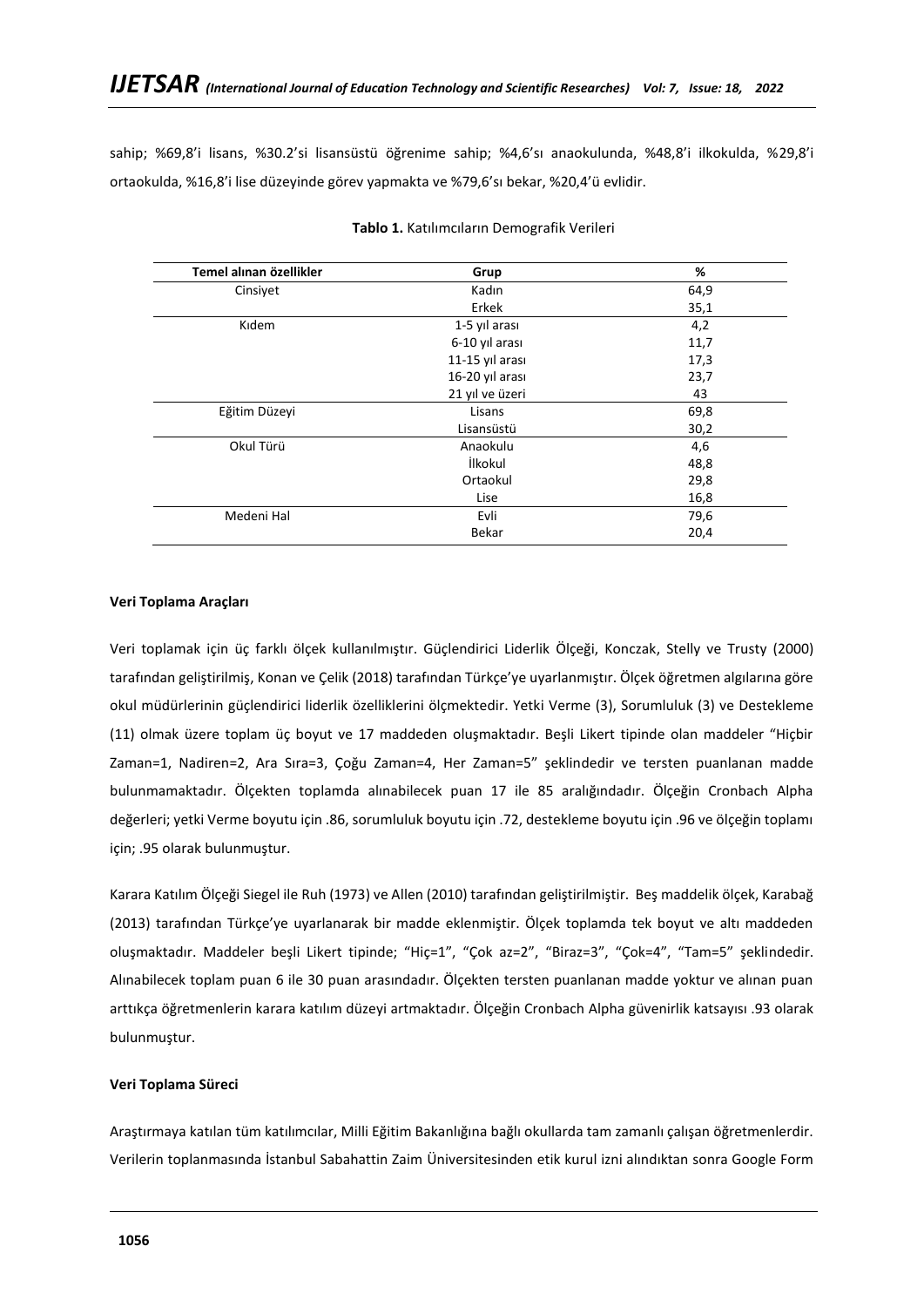aracılığı ile veri toplanmıştır. Gönüllük esasına göre etik kurallar çerçevesinde veriler 2021 yılı Eylül ayında toplanmıştır.

## **Verilerin Analizi**

Analiz öncesinde ölçeklerin betimsel, çarpıklık, basıklık ve Cronbach Alpha güvenirlik değerleri hesaplanmıştır. Ölçeklere ait basıklık ve çarpıklık değerleri +1 ile -1 aralığında olduğundan normal dağılım gösterdiği görülmüştür (Hair, Black, Babin, Anderson & Tatham, 2013). Veriler parametrik testler kullanılarak analiz edilmiştir. Demografik değişkenlerin arasında anlamlı bir farkın bulunup bulunmadığı için Bağımsız t-Testi ve Tek Yönlü ANOVA testi, anlamlı bir ilişkinin bulunup bulunmadığını anlamak için Pearson Çarpım Moment Korelasyon Katsayısı analizi ve güçlendirici liderliğin karara katılıma etkisini bulmak için Basit Doğrusal Regresyon Analizi yapılmıştır.

## **BULGULAR**

Yapılan analizler sonucunda öğretmenlerin okul müdürlerinin güçlendirici liderlik özelliklerine ilişkin algılarının öğretmenlerin öğrenim durumuna göre anlamlı olarak farklılık gösterdiği; cinsiyetlerine, kıdemine ve çalıştıkları okul türüne göre ise anlamlı farklılık göstermediği bulunmuştur. Tablo 2'de görüldüğü gibi öğretmen algılarına göre okul müdürlerinin güçlendirici liderlik özelliklerinin öğrenim durumu değişkenine göre lisans mezunu öğretmenler lehine istatistiksel olarak anlamlı bir farklılık bulunmaktadır (p<.05).

**Tablo 2.** Öğretmenler Algılarına Göre Okul Müdürlerinin Güçlendirici Liderlik Düzeylerin Öğretmenlerin Öğrenim Durumu Değişkenine Göre Farklılaştığını Gösteren Bağımsız t-Testi Sonuçları

| Güclendirici Liderlik |                 |     |      |     |     |      |         |  |
|-----------------------|-----------------|-----|------|-----|-----|------|---------|--|
| Değişken              | Değişken Değeri | N   |      | --  | sd  |      |         |  |
| Öğrenim Durumu        | Lisans          | 250 | 3.74 | د ، | 356 | .230 | $.039*$ |  |
|                       | Lisansüstü      | 108 | 3.56 | .80 |     |      |         |  |

Tablo 3'de görüldüğü üzere öğretmenlerin karara katılım düzeylerinin cinsiyet ve öğrenim durumu değişkinlerine göre istatistiksel olarak anlamlı farklılaştığı bulunmuştur (p<.05). Bu farklılık cinsiyet değişkenine göre kadınlar lehine, öğrenim durumu değişkenine göre lisansüstü öğrenim durumuna sahip olanlar lehinedir.

**Tablo 3.** Öğretmenlerin Karara Katılım Düzeylerinin Cinsiyet ve Öğrenim Durumu Değişkenine Göre Farklılaştığını Gösteren Bağımsız t-Testi Sonuçları

| Karara Katılım |                 |     |      |     |     |          |         |
|----------------|-----------------|-----|------|-----|-----|----------|---------|
| Değişken       | Değişken Değeri | N   | x    | SS  | sd  |          |         |
|                | Kadın           | 231 | 3.61 | .88 | 356 | 2.043    |         |
| Cinsivet       | Erkek           | 127 | 3.40 | .99 |     |          | $.042*$ |
|                | Lisans          | 250 | 3.75 | .78 |     |          |         |
| Öğrenim Durumu | Lisansüstü      | 108 | 3.92 | .38 | 629 | $-1.127$ | $.033*$ |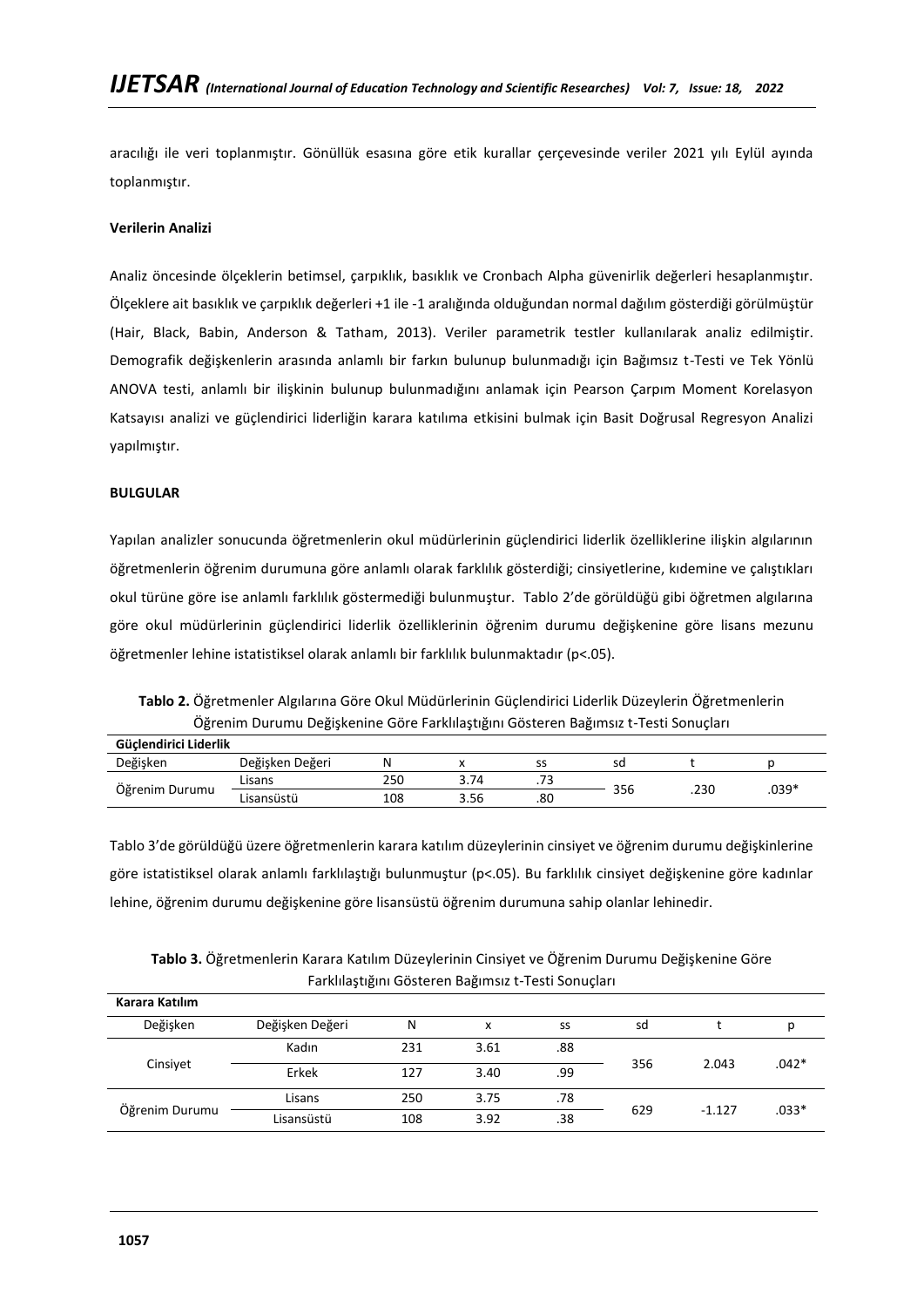Tablo 4'te görüldüğü üzere güçlendirici liderlik ve karara katılım toplam puanlar ve alt boyutlar arasında .249 ile .971 arasında istatistiksel olarak anlamlı ilişkiler bulunmuştur. Güçlendirici liderlik toplam puanı ile karara katılım arasında .656 değerinde pozitif yönlü anlamlı bir ilişki tespit edilmiştir (p<.01).

|                                |           | --------  |           |        |  |
|--------------------------------|-----------|-----------|-----------|--------|--|
| Boyutlar                       |           |           |           | 4      |  |
| 1-Yetki Verme                  |           |           |           |        |  |
| 2-Sorumluluk                   | $.386***$ |           |           |        |  |
| 3-Destekleme                   | $.786***$ | $.249**$  |           |        |  |
| 4-Güçlendirici Liderlik Toplam | $.870**$  | $.447**$  | $.971**$  |        |  |
| 5-Karara Katılım               | $.622**$  | $.251***$ | $.634***$ | .656** |  |

**Tablo 4.** Güçlendirici Liderlik ve Karara Katılım Arasındaki Pearson Çarpım Moment Korelason Katsayısı Analizi Sonuçları

 $*$ <sub>\*</sub> $p$  < 01

Güçlendirici liderliğin karara katılıma etkisini belirlemek için yapılan Basit Doğrusal Regresyon Analizi sonucu Tablo 5'te verilmiştir. Tablo 5'te görüldüğü üzere okul müdürlerinin güçlendirici liderlik özellikleri, öğretmenlerin karara katılım düzeylerini %43 oranında istatistiksel olarak anlamlı bir şekilde yordamaktadır.

| Tablo 5. Güçlendirici Liderliğin Karara Katılım Üzerindeki Etkisine Yönelik Yapılan Regresyon Analizi Sonuçları. |  |
|------------------------------------------------------------------------------------------------------------------|--|
|------------------------------------------------------------------------------------------------------------------|--|

| Bağımsız Değişken   | Bağımlı Değişken |     |     |        | ~.<br>Sig |
|---------------------|------------------|-----|-----|--------|-----------|
| Güclendiri Liderlik | Karara Katılım   | 656 | 430 | 16.388 | .000      |

## **TARTIŞMA ve SONUÇ**

Bu bölümde, araştırma bulguları önceki araştırma bulguları dikkate alınarak tartışılmıştır. Araştırma sonucunda öğretmenlerin karara katılımında, okul müdürlerinin güçlendirici liderlik özelliklerinin önemli bir yere sahip olduğu görülmektedir. Eski bir Çin atasözünde (Lao Tzu) "Liderlerin en iyisi, sonunda onlara ihtiyaç duymasınlar diye insanlara yardım edendir." ifadesi güçlendirici liderliği çok iyi özetlemektedir (Dilekçi ve Sezgin Nartgün, 2020). Güçlendirici bir lider, astlarını geliştirerek problem çözme becerisi kazandırıp sorumluluk sahibi birer örgüt üyesi haline getirmektedir.

Araştırmanın sonucunda lisans mezunu öğretmenlerin, lisansüstü mezuniyeti olan öğretmenlere göre okul müdürlerinin güçlendirici liderlik özelliklerini daha fazla sergiledikleri bulunmuştur. Bu durum artan eğitim seviyesi ile öğretmenlerin güçlendirilme beklentisinin daha yüksek olması ile açıklanabilir. Diğer taraftan lisans sadece lisans eğitimini tamamlamış olan öğretmenler güçlendirmeden ziyade daha fazla lider desteğine ihtiyaç duyabilir. Öğretmenlerin karara katılım düzeylerinin cinsiyet ve öğrenim durumu değişkinlerine göre farklılık gösterdiği bulunmuştur. Kadın öğretmenler erkek öğretmenlere, lisansüstü eğitim almış olan öğretmenler ise lisans eğitimi almış öğretmenlere göre daha fazla kararlara katıldığını belirtmişlerdir. Literatürde cinsiyet değişkenine karara katılım düzeyinde anlamlı bir farklılık oluşturmadığını belirten araştırmaların yanında (Başaran, 2017), kadınların karara katılım düzeyinin daha yüksek olduğunu belirten araştırmalar da (Demirtaş ve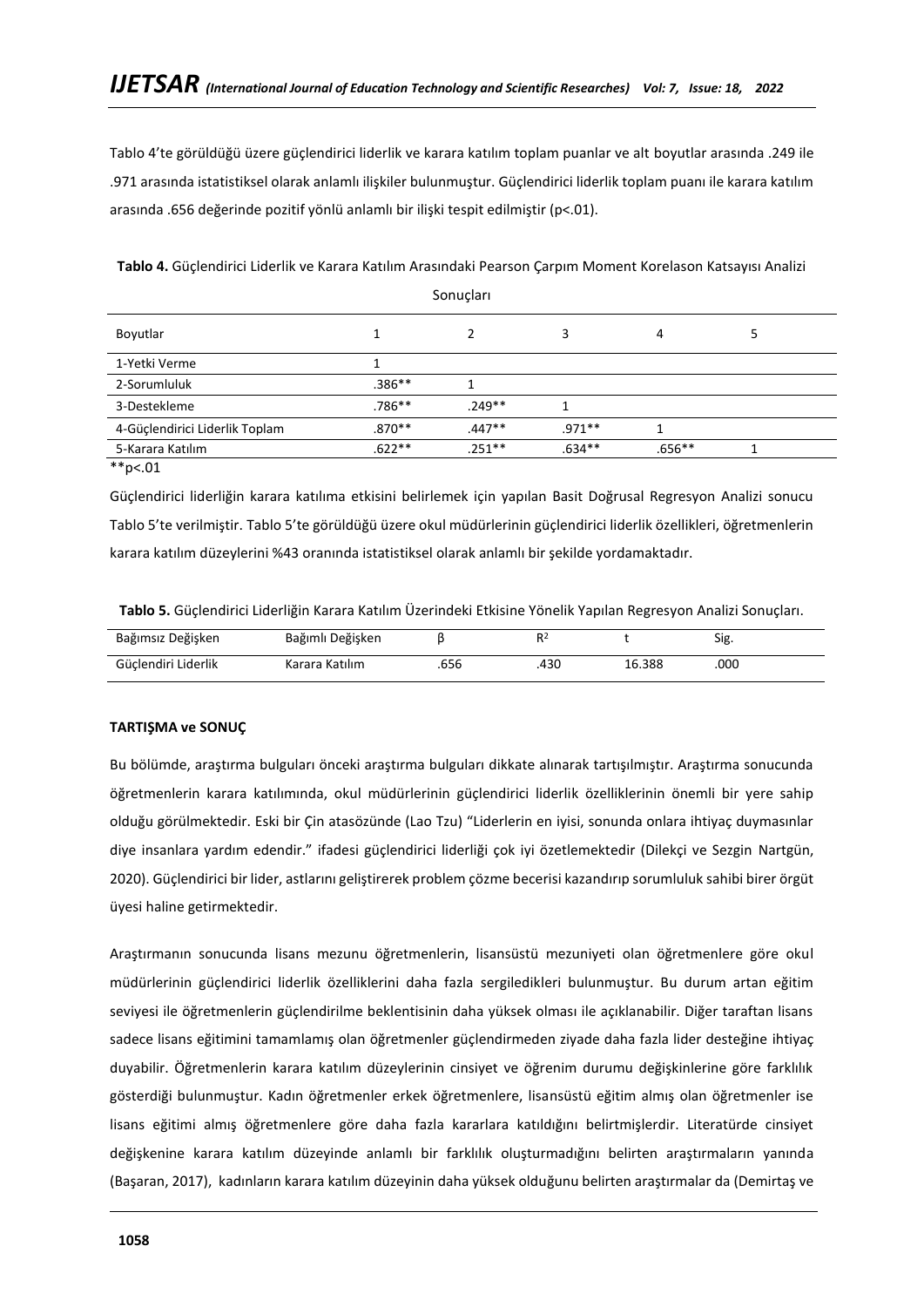Alanoğlu, 2015) bulunmaktadır. Kadın öğretmenlerin karar verme süreçlerine daha aktif olarak katılıyor olması cinsiyet faktörüne bağlı gelişen dışadönük ve iletişime açık kişilik yapılarından kaynaklanıyor olabilir. Sosyokültürel tutumlar, ev içi rol beklentileri nedeni ile kamusal karar verme ve liderlik süreçlerinde geri planda olan kadınların (Hora, 2014), eğitim süreçlerinde kendilerini aktif karar verici olarak görmeleri mutluluk vericidir.

Araştırmada lisansüstü mezuniyete sahip öğretmenlerin, lisans mezunu öğretmenler göre karara katılım düzeyinin daha yüksek olduğu bulunmuştur. Araştırmalar lisansüstü öğrenim gören öğretmenlerin sorun çözme becerilerinin, mesleki gelişimlerinin ve performanslarının arttığını göstermektedir (Başer, Narlı ve Günhan, 2010; Turhan ve Yavaş, 2013). Lisansüstü eğitim aracılığı ile mesleki ve akademik donanımlarını üst düzeye taşıyan öğretmenlerin kararlara katılım sürecinde daha aktif olabilecekleri söylenilebilir.

Öğretmen algısına göre okul müdürlerinin güçlendirici liderlik özellikleri ile öğretmenlerin karara katılım davranışları arasında orta düzeyde pozitif yönde ilişki bulunmuştur. Yakar'ın (2020) araştırması bu araştırma sonucunu destekler niteliktedir. Knoop (1981) destekleyici, açıklayıcı ve gözetici liderlik stillerinin öğretmenlerin karar vermede katılım düzeyini olumlu etkilediğini bulmuştur. Öğretmenlerin karara katılım davranışlarının %43'ünü okul müdürlerinin güçlendirici liderlik özellikleri ile açıklanmaktadır. Pek çok pozitif örgütsel davranış çıktısı ile ilişkili olduğunu görülen güçlendirici liderliğin öğretmenlerin karara katılım davranışını açıklaması beklenen bir sonuç olarak değerlendirilebilir. Güçlendirici liderlik bilgi paylaşımı (Lee vd., 2014), çalışan proaktif davranışı (Martin vd., 2013), işbirlikçi karar verme Metzger vd., 2005), olumlu çalışan davranışları (Kim ve Beehr, 2018), işte sarf edilen çaba (Amundsen ve Martinsen, 2015) değişkenleri ile pozitif anlamlı ilişki içerisindedir.

Okul müdürlerinin etik liderlik davranışı sergilediği okullarda öğretmenler karar alma süreçlerine daha yüksek düzeyde katılmaktadır (Liu & Yin, 2020). Araştırmalar karara katılımın artması ile örgütsel öğrenme, performans, iş doyumu ve motivasyon gibi olumlu çıktıların arttığını da göstermektedir (Delice ve Gül, 2012; Lunenburg ve Ornstein, 2013; Göksoy, 2014; Demirtaş ve Alanoğlu, 2015; Karabağ-Köse ve Güçlü, 2017).

### **ÖNERİLER**

Araştırma bulgularına dayalı olarak karar vericilere, uygulayıcılar ve araştırmacılara yönelik öneriler aşağıda sunulmaktadır.

1. Okul müdürlerinin güçlendirici liderlik özelliklerinin alt boyutu olan yetki verme için yasal düzenlemeler yapılarak güçlendirici liderlik özellikleri geliştirilebilir.

2. Okul müdürleri, öğretmenlere daha fazla sorumluluk vererek onların kararlara aktif katılımlarını arttırabilir.

3. Karara katılım süreçlerini destekleyici çalışmalarda erkek ve lisans düzeyinde eğitim almış olan öğretmenler öncelikli çalışma grubu içerisinde yer alabilir.

4. Diğer liderlik türlerinin karara katılımın değişkeni üzerindeki etkisi incelenebilir.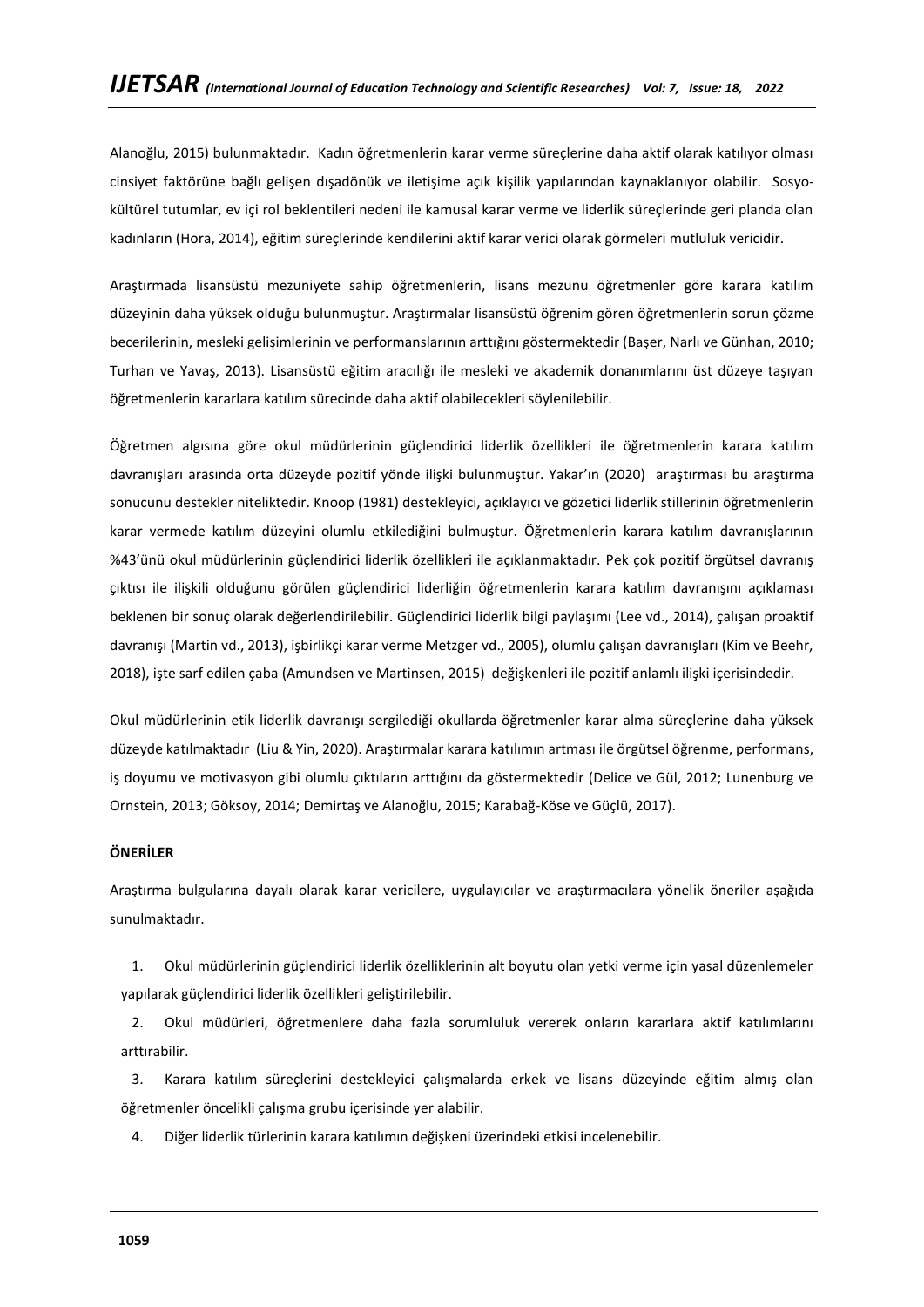5. Öğretmenlerin karara katılım süreçlerini detaylı inceleyecek olan nitel araştırmaların da alana katkı sağlayacağı düşünülmektedir.

### **Etik Metni**

"Bu makalede dergi yazım kurallarına, yayın ilkelerine, araştırma ve yayın etiği kurallarına, dergi etik kurallarına uyulmuştur. Makale ile ilgili doğabilecek her türlü ihlallerde sorumluluk yazarlara aittir. Makalenin etik kurul izni İstanbul Sabahattin Zaim Üniversitesi/Yayın Etiği Kurulu tarafınca 28.10.2021 tarihli ve 2021/10 sayılı kararı ile alınmıştır "

**Yazarların Katkı Oranı Beyanı:** Yazarların bu makaleye katkı oranı %50, %50'dir.

### **KAYNAKÇA**

Allen, J. A. (2010). *Promoting employee engagement through managers" strategic use of meetings* (Unpublished Doctoral Thesis). The University of North Carolina.

- Amundsen, S., & Martinsen, Ø. L. (2015). Linking empowering leadership to job satisfaction, work effort, and creativity: The role of self-leadership and psychological empowerment. *Journal of Leadership & Organizational Studies*, *22*(3), 304-323.
- Aras, G. (2013*). Personel güçlendirme yönetiminde güçlendirici liderlik davranışları uygulaması: Kemer bölgesi beş yıldızlı otel işletmeleri örneği (Master's thesis)*. Gümüşhane Üniversitesi.
- Auh, S., Menguc, B., & Jung, Y. S. (2014). Unpacking the relationship between empowering leadership and service-oriented citizenship behaviors: A multilevel approach. *Journal of the Academy of Marketing Science*, *42*(5), 558-579.
- Başaran, A. (2017). *Öğretmenlerin karara katılma durumlarının farklı değişkenlere göre incelenmesi* (Yüksek Lisans Tezi). Yıldız Teknik Üniversitesi.
- Başer, N., Narlı, S. ve Günhan, B. (2010). Öğretmenlerin lisansüstü eğitim alanlarında yaşanan sorunlar ve çözüm önerileri, *Dokuz Eylül Üniversitesi Buca Eğitim Fakültesi Dergisi*, Özel Sayı:1, 129-135.
- Cai, D., Cai, Y., Sun, Y., & Ma, J. (2018). Linking empowering leadership and employee work engagement: The effects of person-job fit, person-group fit, and proactive personality. *Frontiers in psychology*, *9*, 1304.
- Cevahir, H. (2004). *Güçlendirici liderlik davranışları ile örgütsel bağlılık ve iş tatmini arasındaki ilişki üzerine bir araştırma (Yüksek Lisans Tezi)*. Gebze Yüksek Teknoloji Enstitüsü, Kocaeli.
- Chow, I. H. S. (2018). The mechanism underlying the empowering leadership-creativity relationship. *Leadership & Organization Development Journal*.
- Coch, L. & French.J.R.P.,Jr(1948). Overcoming resistance to change. *Human Relations*, 1, 512-32.
- Conger, J. A. & Kanungo, R. N. (1988). The empowerment process: Integrating theory and practice. *Academy of Management Review*, 13(3), 471-482.
- Delice, M., & Gül, Z. (2012). Kararlara katılımın çalışanlarda oluşturduğu algının incelenmesi: Polis Teşkilatı Örneği. *EKEV Akademi Dergisi*, 52.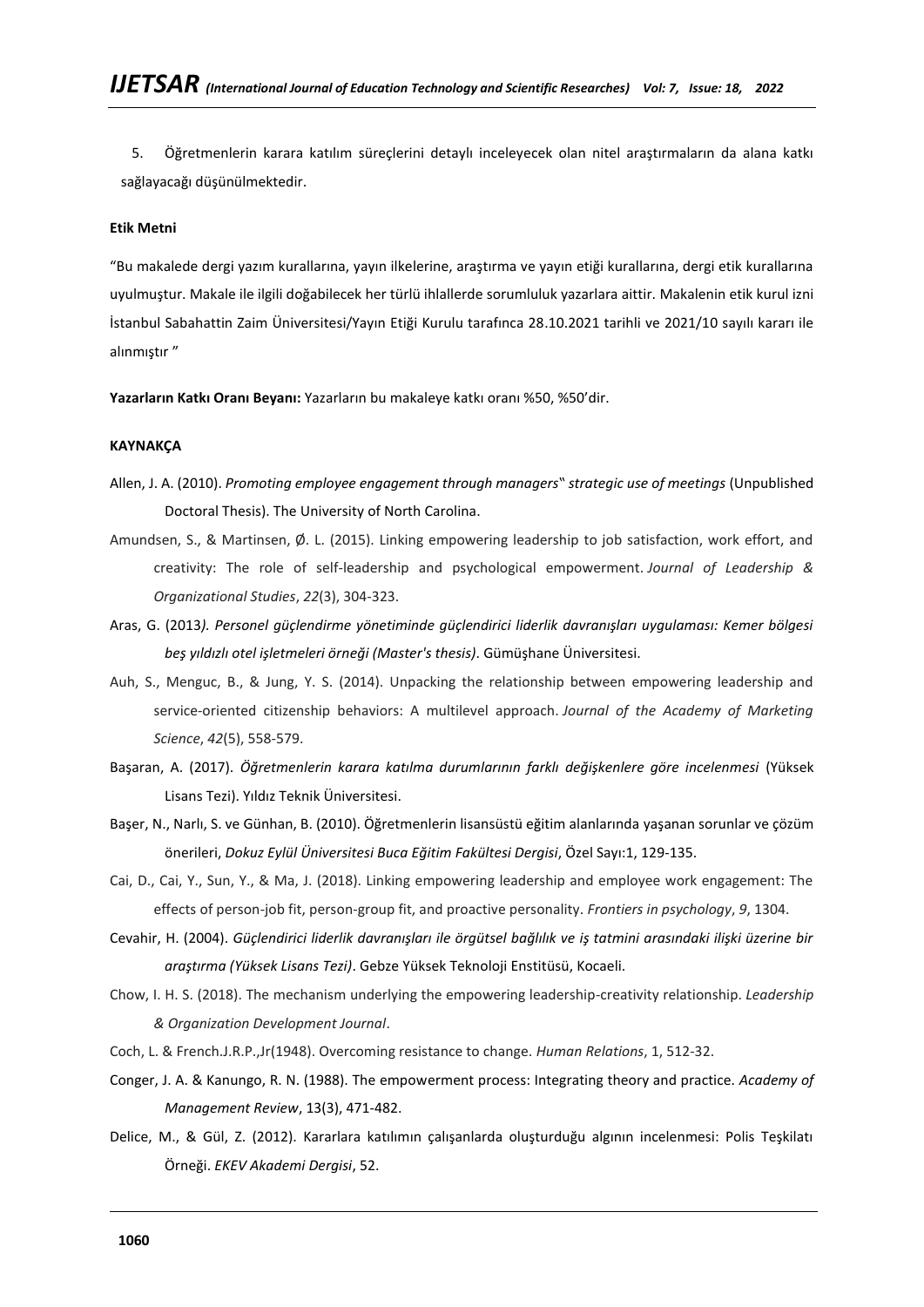- Demirtaş, Z. ve Alanoğlu, M. (2015). Öğretmenlerin karara katılımı ve iş doyumu arasındaki ilişki. *Ahi Evran Üniversitesi Kırşehir Eğitim Fakültesi Dergisi*, 16(2), 83-100.
- Dilekçi, Ü. ve Sezgin-Nartgün, Ş. (2020). Güçlendirici liderlik. *Liderlik: Kuram- Araştırma- Uygulama* (Edt: K. Yılmaz), Pegem Akademi. ss. 293-309.
- Fachrunnisa, O., Siswanti, Y., El Qadri, Z. M., & Harjito, D. A. (2019). Empowering leadership and individual readiness to change: The role of people dimension and work method. *Journal of the Knowledge Economy*, *10*(4), 1515-1535.
- Göksoy, S. (2014). Okul yönetiminde karara katılım. *Abant İzzet Baysal Üniversitesi Eğitim Fakültesi Dergisi*, 14(2), 253-268.
- Hair, J. F., Black, W. C., Babin, B. J., Anderson, R. E., & Tatham, R. L. (2013). *Multivariate Data Analysis*: Pearson Education Limited.
- Hao, P., He, W., & Long, L. R. (2018). Why and when empowering leadership has different effects on employee work performance: The pivotal roles of passion for work and role breadth self-efficacy. *Journal of Leadership & Organizational Studies*, *25*(1), 85-100.
- Hora, E. A. (2014). Factors that affect women participation in leadership and decision making position. *Asian Journal of Humanity, Art and Literature*, *1*(2).
- Jiang, M., Wang, H., & Li, M. (2019). Linking empowering leadership and organizational citizenship behavior toward environment: The role of psychological ownership and future time perspective. *Frontiers in Psychology*, *10*, 2612.
- Karabağ Köse, E. (2013). *İlköğretim kurumu öğretmenlerine göre okul yöneticilerinin liderlik stilleri ile örgütsel öğrenme arasındaki ilişkide örgütsel sessizlik ve karara katılımın aracı etkisi* (Yayımlanmamış doktora tezi). Gazi Üniversitesi, Eğitim Bilimleri Enstitüsü.
- Kim, M., & Beehr, T. A. (2018). Organization-based self-esteem and meaningful work mediate effects of empowering leadership on employee behaviors and well-being. *Journal of Leadership & Organizational Studies, 25*(4), 385-398.
- Knezovic, E., & Musrati, M. A. (2018). Empowering leadership, psychological empowerment and employees' creativity: A gender perspective. *International Journal of Innovation, Creativity and Change*, *4*(2), 51-72.
- Knoop, R. (1981). Leadership Styles of Principals and Teachers' Job Satisfaction, Satisfaction with Supervision, and Participation in Decision Making. *Canadian Association for the Study of Educational Administration* Halifax, Nova Scotia, Canada, June 1-4.
- Koçak, S., ve Burgaz, B. (2017). Ortaöğretim kurumlarındaki psikolojik sözleşme üzerinde güçlendirici liderlik davranışlarının rolü. *Eğitim ve Bilim*, 42(191).
- Konan, N., ve Çelik O.T. (2018). Güçlendirici liderlik ölçeğinin eğitim örgütleri için Türkçe'ye uyarlaması: geçerlik ve güvenirlik çalışması. *Kastamonu Education Journal*, 26(4), 1043-1054.
- Konczak, L. J., Stelly, D. J., & Trusty, M. L. (2000). Defining and measuring empowering leader behaviors: Development of an upward feedback instrument. *Educational and Psychological Measurement*, 60(2), 301-313.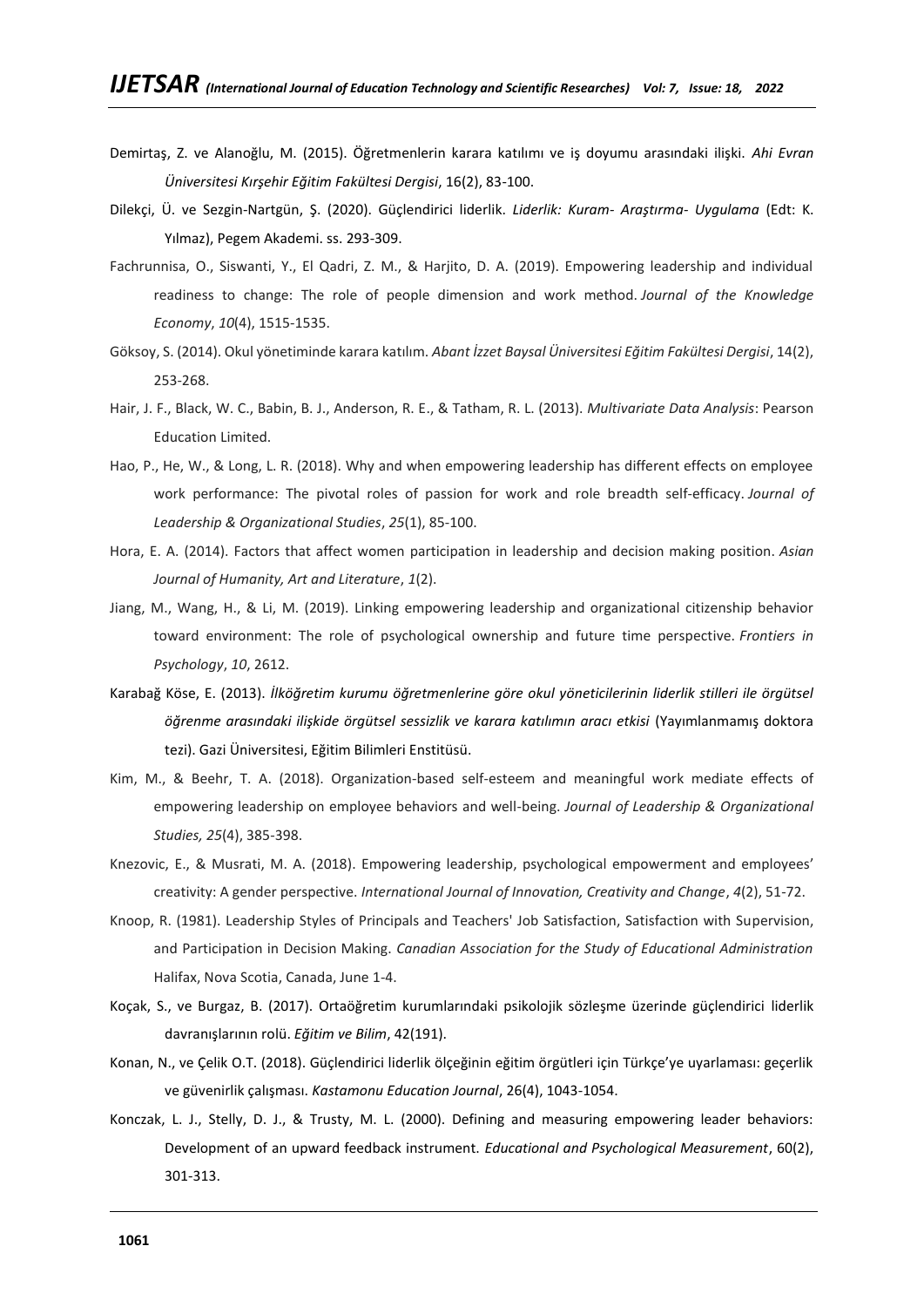- Lee, J., Lee, H., & Park, J. G. (2014). Exploring the impact of empowering leadership on knowledge sharing, absorptive capacity and team performance in IT service. *Information Technology & People*.
- Li, M., Liu, W., Han, Y., & Zhang, P. (2016). Linking empowering leadership and change-oriented organizational citizenship behavior: The role of thriving at work and autonomy orientation. *Journal of Organizational Change Management*, *29* (5), 732-750.
- Liu, S., & Yin, H. (2020). How ethical leadership influences professional learning communities via teacher obligation and participation in decision making: A moderated-mediation analysis. *Educational Management Administration & Leadership*,1-20.

Lunenburg, F. C., & Ornstein, A. C. (2013). *Eğitim yönetimi*. Nobel Akademik Yayıncılık.

- Martin, S. L., Liao, H., & Campbell, E. M. (2013). Directive versus empowering leadership: A field experiment comparing impacts on task proficiency and proactivity. *Academy of Management Journal*, *56*(5), 1372- 1395.
- Metzger, M. E., Alexander, J. A., & Weiner, B. J. (2005). The effects of leadership and governance processes on member participation in community health coalitions. *Health Education & Behavior*, *32*(4), 455-473.
- Pelenk, S. E., (2020). Güçlendirici liderlik davranışlarının bireysel performansa etkisi. *Cumhuriyet Üniversitesi İktisadi ve İdari Bilimler Dergisi*, 21(1), 308-330.
- Roberge, V., & Boudrias, J. S. (2021). The moderating role of employees' psychological strain in the empowering leadership—Proactive performance relationship. *International Journal of Stress Management*, *28*(3), 186– 196.
- Shah, R. & Ward, P. T. (2003). Learn manufacturing: context, practice bundles, and performance. *journal of operations management*, 21(2), 129-149.
- Shahab, M. A., Sobari, A., & Udin, U. (2018). Empowering leadership and organizational citizenship behavior: the mediating roles of psychological empowerment and emotional intelligence in medical service industry. *European Research Studies*, *21*, 403-412.
- Siegel, A, L, & Ruh, R. A, (1973). Job involvement, participation in decision making, personal background, and job behavior. *Organizational Rehavior and Human Performance, 9,* 318-327.
- Thomas, K. W. & Velthouse, B. A. (1990). Cognitive elements of empowerment: an 'interpretive' model of intrinsic task motivation. *Academy of Management Review*, 15, 666-681.
- Tung, H. L., & Chang, Y. H. (2011). Effects of empowering leadership on performance in management team: Mediating effects of knowledge sharing and team cohesion. *Journal of Chinese Human Resources Management*, *(2)*1, 43-60.
- Turhan, M. ve Yaraş, Z. (2013). Lisansüstü programların öğretmen, yönetici ve denetmenlerin mesleki gelişimine katkısı. *Elektronik Sosyal Bilimler Dergisi*, 12(43), 200-218.
- Vecchio, R.P., Justin, J.E., & Pearce, C. L. (2010). Empowering leadership: an examination of mediating mechanisms within a hierarchical structure, *The Leadership Quarterly*, 21.